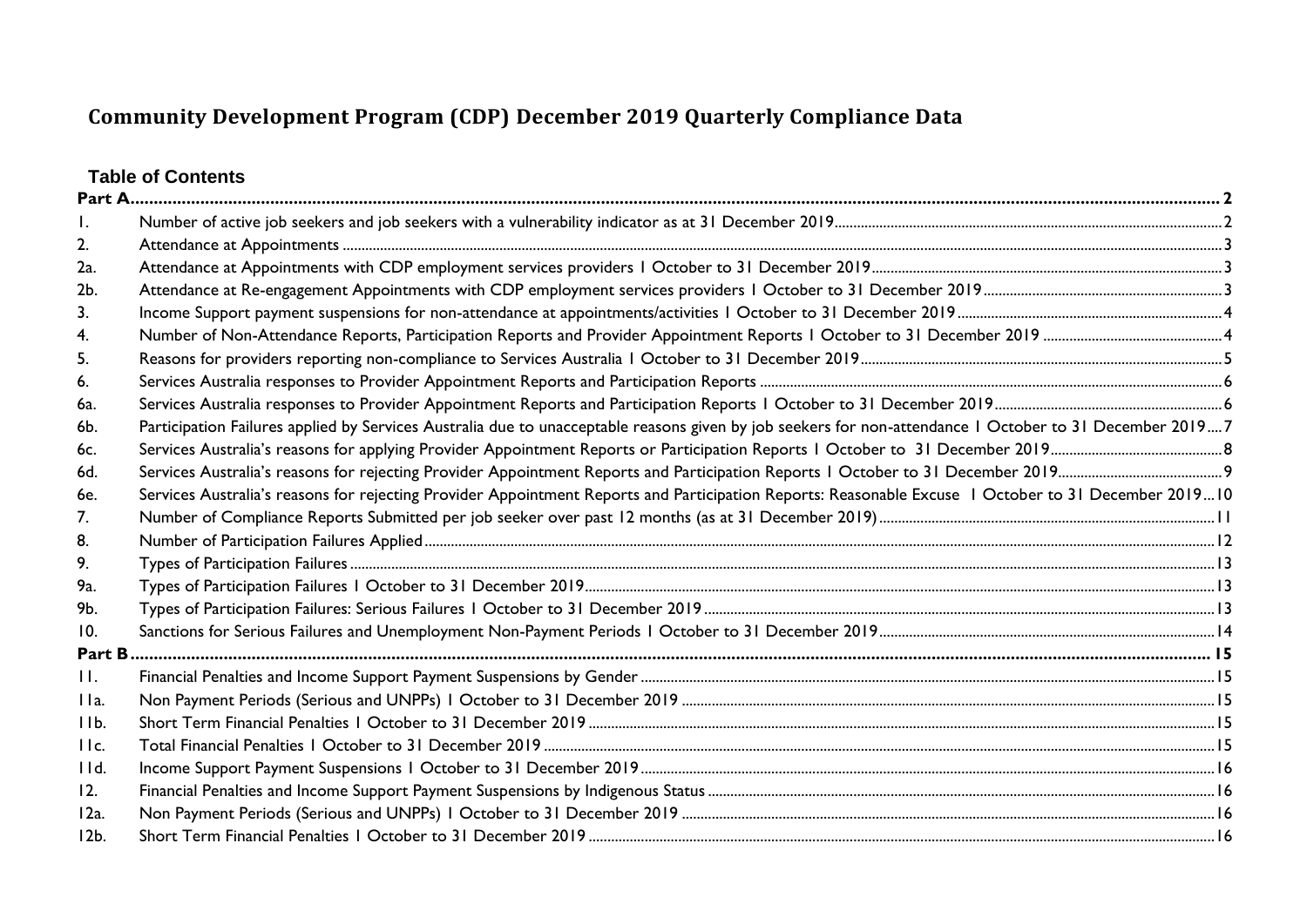| 12c.            |  |
|-----------------|--|
| 12d.            |  |
| 13.             |  |
| 13a.            |  |
| 13 <sub>b</sub> |  |
| 13c.            |  |
| 13d.            |  |
| 14.             |  |
| 14a.            |  |
| 14b.            |  |
| 14c.            |  |
| 14d.            |  |
| 15.             |  |
| 15a.            |  |
| 15b.            |  |
| 15c.            |  |
| 15d.            |  |
|                 |  |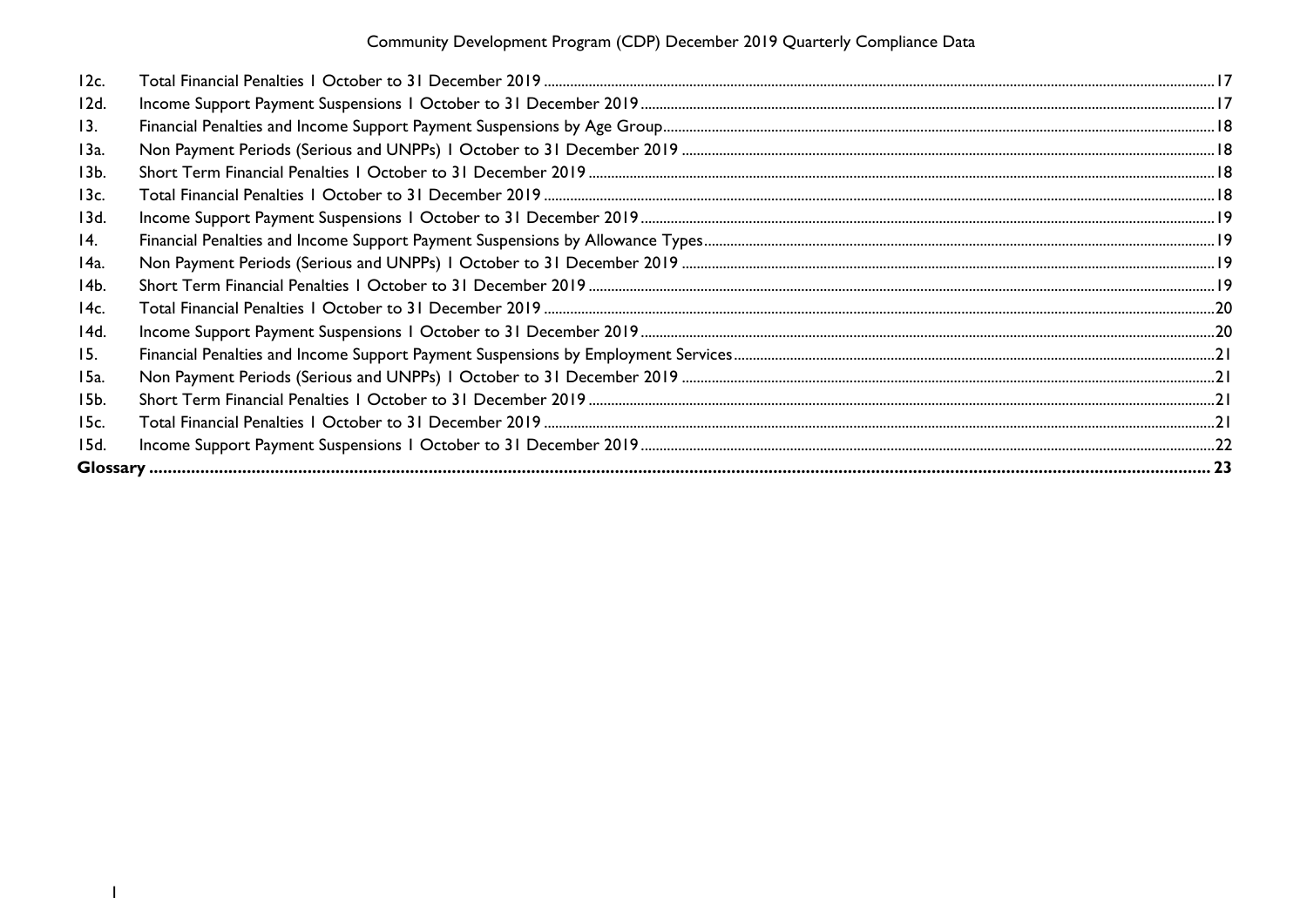The following tables contain compliance information for the Community Development Program (CDP), under the Job Seeker Compliance Framework (JSCF). This information has been published continuously since the commencement of the CDP on 1 July 2015. From 1 July 2018, all job seekers in *jobactive*, Disability Employment Services and ParentsNext are subject to the Targeted Compliance Framework (TCF). The TCF does not apply to CDP.

Prior to 1 July 2018, this report contained a broader data set covering all employment programs under the JSCF. From 1 July 2018, this report contains CDP specific information only and is owned by the National Indigenous Australians Agency.

TCF reporting is published separately by the Department of Education, Skills and Employment. Due to differences in the compliance frameworks, the information contained in this report is not directly comparable with any reporting undertaken for the TCF.

# <span id="page-2-1"></span><span id="page-2-0"></span>**Part A**

## **1. Number of active job seekers and job seekers with a vulnerability indicator as at 31 December 2019**

| <b>Active CDP job seekers</b> | Number of CDP job seekers with a vulnerability<br>indicator | % of all CDP job seekers with a vulnerability<br>indicator |
|-------------------------------|-------------------------------------------------------------|------------------------------------------------------------|
| 28,299                        | 3,030                                                       | 11%                                                        |

'Active CDP job seekers' comprises 'Active job seekers' who currently need to use employment services or the Transition to Work (TTW) Service), as well as 'Other job seekers' who have a 'Temporary exemption', 'Reduced work capacity' or are undertaking an 'Approved activity' – refer to 'Glossary' for further explanation of these terms.

Note: TTW participants are not subject to the same job seeker compliance framework as other activity tested job seekers, therefore they are not included elsewhere in this report.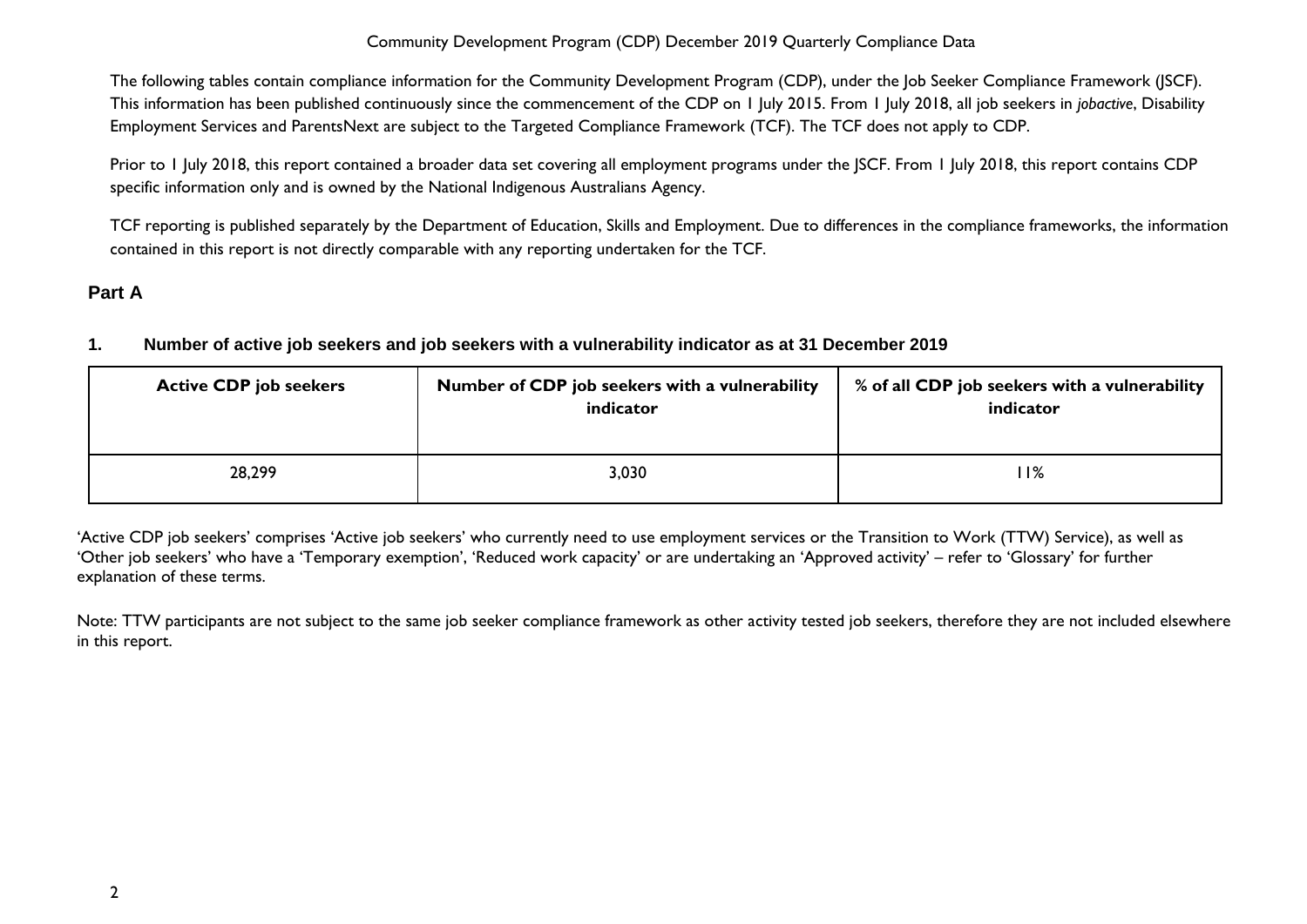#### <span id="page-3-0"></span>**2. Attendance at Appointments**

<span id="page-3-1"></span>

| 2a. | Attendance at Appointments with CDP employment services providers 1 October to 31 December 2019 |  |  |  |
|-----|-------------------------------------------------------------------------------------------------|--|--|--|
|-----|-------------------------------------------------------------------------------------------------|--|--|--|

| <b>Attendance</b>                                  | <b>Number</b> | Percent |
|----------------------------------------------------|---------------|---------|
| Appointments attended                              | 62,935        | 56%     |
| Appointments not attended - with a valid reason    | 24,069        | 21%     |
| Appointments not attended - with an invalid reason | 21,736        | 19%     |
| Appointments not attended - discretion             | 4,602         | 4%      |
| Appointments not attended - total                  | 50,407        | 44%     |
| <b>Total Appointments</b>                          | 113,342       | 100%    |

#### <span id="page-3-2"></span>*2b. Attendance at Re-engagement Appointments with CDP employment services providers 1 October to 31 December 2019*

| <b>Attendance</b>                                | <b>Number</b> | <b>Percent</b> |
|--------------------------------------------------|---------------|----------------|
| Appointments attended - total                    | 12,515        | 92%            |
| Appointments not attended with a valid reason    | 330           | 2%             |
| Appointments not attended with an invalid reason | 757           | 6%             |
| Appointments not attended - total                | 1,087         | 8%             |
| <b>Total Appointments</b>                        | 13,602        | 100%           |

This table includes re-engagement appointments where reconnection was required following a missed appointment with an employment services provider.

The "not attended" result of "Discretion" is not available to employment services providers for this type of appointment.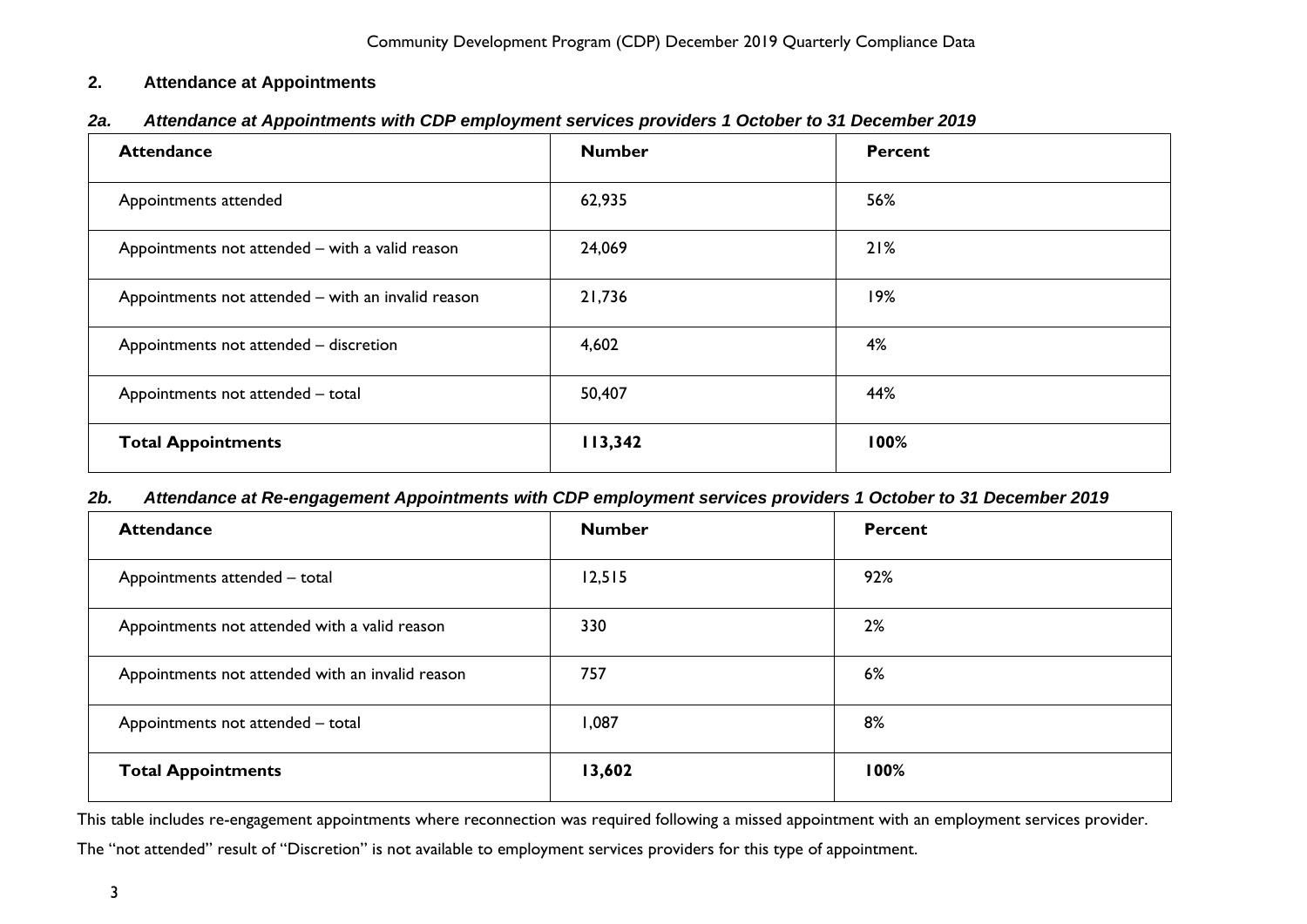#### <span id="page-4-0"></span>**3. Income Support payment suspensions for non-attendance at appointments/activities 1 October to 31 December 2019**

| Number of income support payment<br>suspensions for job seekers missing<br>appointment with their provider or third<br>party | Number of income support payment suspensions for job<br>seekers following disengagement from an activity | <b>Total Income Support Payment</b><br><b>Suspensions</b> |
|------------------------------------------------------------------------------------------------------------------------------|----------------------------------------------------------------------------------------------------------|-----------------------------------------------------------|
| 12,523                                                                                                                       | 6,100                                                                                                    | 18,623                                                    |

This table is a count of all participation payment suspensions applied as a result of providers submitting:

- Non-Attendance Reports for non-attendance at a provider appointment (see note to Table 5); or
- Participation Reports for non-attendance at a third party appointment (such as an initial appointment with a Work for the Dole Host or Skills for Employment and Education provider) or disengagement from an activity.

Where an income support payment suspension has started it will continue until it is lifted, which is usually when a job seeker attends the appointment.

#### <span id="page-4-1"></span>**4. Number of Non-Attendance Reports, Participation Reports and Provider Appointment Reports 1 October to 31 December 2019**

| Number of                     | Number of Non-Attendance Reports as a % of non- | Number of Participation Reports and |
|-------------------------------|-------------------------------------------------|-------------------------------------|
| <b>Non-Attendance Reports</b> | attended appointments without a valid reason    | <b>Provider Appointment Reports</b> |
| 18,470                        | 70.1%                                           | 49,550                              |

Non-Attendance Reports may be used by providers, after first attempting to contact the job seeker, to report to Services Australia where a job seeker fails to attend a provider appointment without giving prior notice of a valid reason.

Once received by Services Australia, a Non-Attendance Report will trigger an income support payment suspension which will generally remain in place until the job seeker attends a re-engagement appointment. Submission of a Non-Attendance Report by a provider does not require Services Australia to investigate whether a participation failure has occurred.

"Number of Non-Attendance Reports as a % of non-attended appointments" is the number of submitted Non-Attendance Reports as a proportion of the number of provider appointments not attended during the quarter (excluding where the provider considered the job seeker had a reasonable excuse for their non-attendance – i.e. 'Valid Reason').

Provider Appointment Reports were introduced on 1 July 2015. A provider submits a Provider Appointment Report when they want Services Australia to investigate whether a 'Non-Attendance Failure' should be applied. In the above table, Provider Appointment Reports have been grouped with Participation Reports for Connection, Reconnection, No Show No Pay and Serious Failures for refusing to accept or commence in a suitable job (i.e. those Participation Reports which are directly submitted by providers to Services Australia for investigation).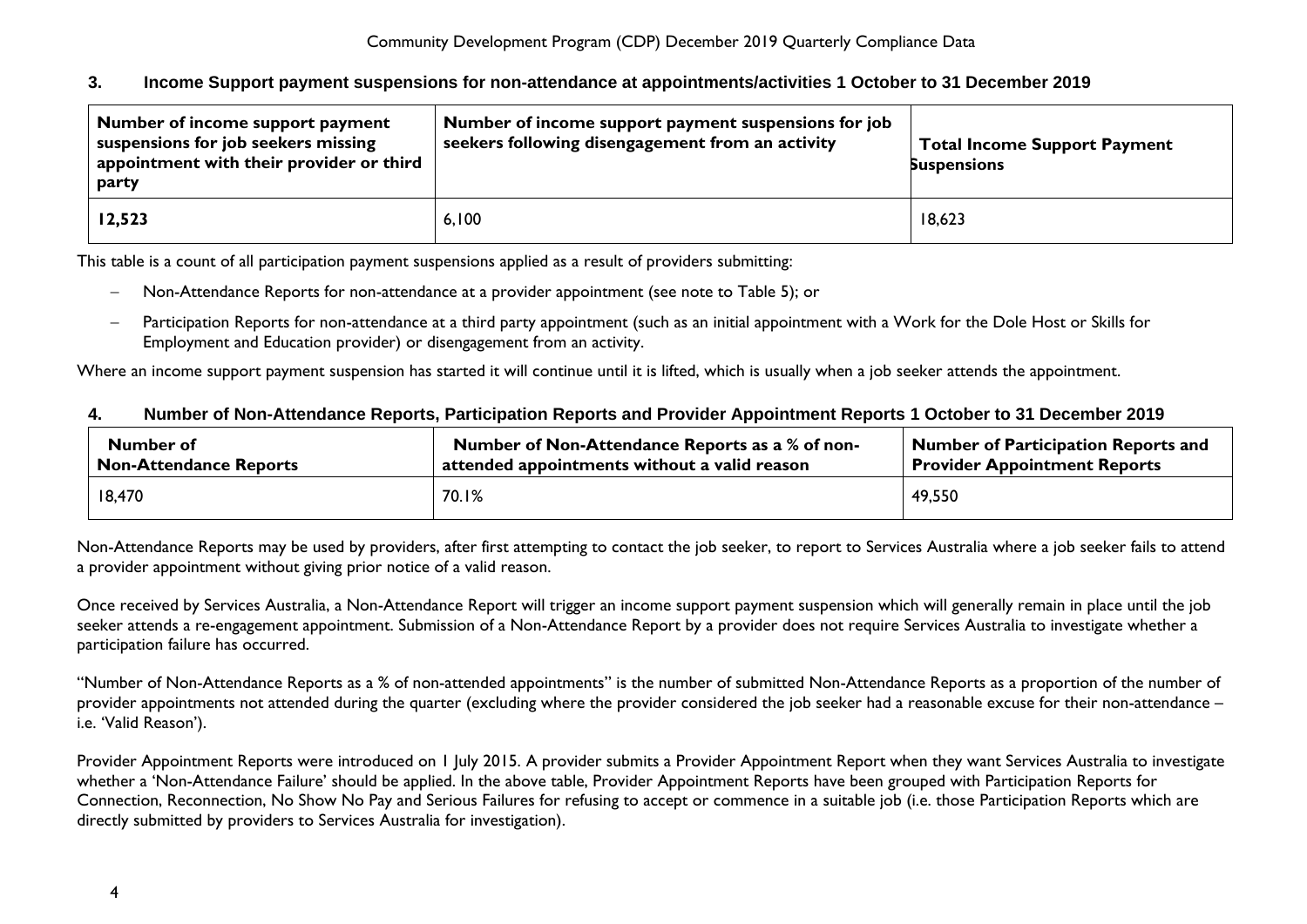Participation Reports can also be submitted for non-appointment related reasons. As such, the number of Provider Appointment Reports and Participation Reports is not expressed "as a percentage of non-attended appointments".

#### <span id="page-5-0"></span>**5. Reasons for providers reporting non-compliance to Services Australia 1 October to 31 December 2019**

| <b>Reasons</b>                                              | <b>Number</b> | Percent |
|-------------------------------------------------------------|---------------|---------|
| Failure to attend provider appointment and<br>other reasons | 18,491        | 27%     |
| Failure to attend activity                                  | 49,529        | 73%     |
| <b>Total for all reasons</b>                                | 68,020        | 100%    |

This table includes a count of all Non-Attendance Reports, Provider Appointment Reports and Participation Reports.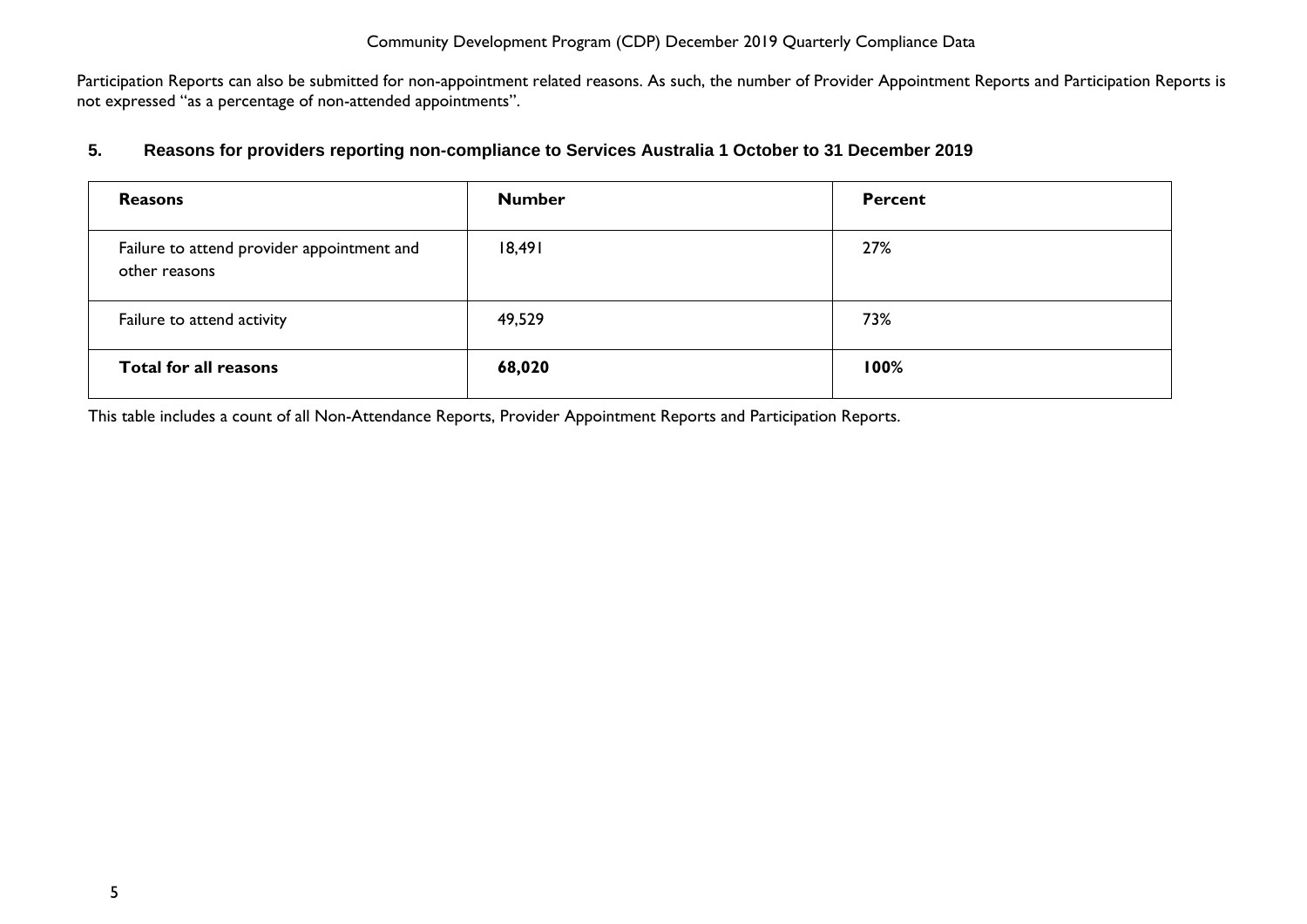## <span id="page-6-0"></span>**6. Services Australia responses to Provider Appointment Reports and Participation Reports**

<span id="page-6-1"></span>*6a. Services Australia responses to Provider Appointment Reports and Participation Reports 1 October to 31 December 2019*

| <b>Responses to Provider Appointment and</b><br><b>Participation Reports</b> | <b>Number</b> | <b>Percent</b> |
|------------------------------------------------------------------------------|---------------|----------------|
| Participation Failure imposed (Applied)                                      | 22,394        | 45%            |
| Participation Failure not imposed (Rejected)                                 | 27,156        | 55%            |
| <b>Total reports</b>                                                         | 49,550        | 100%           |

Participation Reports and Provider Appointment Reports are rejected if Services Australia determines that the job seeker gave prior notice of a reasonable excuse for their failure to attend an appointment or had a reasonable excuse but was unable to give prior notice. Although Non-Attendance Reports are also used to report non-compliance and can be found to be invalid (for example, the job seeker was not on payment at the time of their non-attendance), Services Australia is not required to determine whether or not the job seeker had a reasonable excuse for their non-attendance because no participation failure can be applied. For this reason, Non-Attendance Reports, which are used to report non-attendance at provider appointments, are not included in this table because they do not result in a Participation Failure under the compliance framework and simply delay a job seeker's income support payment rather than resulting in a penalty.

Figures for "Participation Failure imposed" may differ from figures for "Total Failures" in Table 9a because the above table only includes failures that are reported via a Provider Appointment Report or Participation Report from a provider; that is, Non-Attendance Failures, Connection, Reconnection, No Show No Pay, and Serious Failures for refusing to accept or commence in a suitable job. Provider Appointment Reports and Participation Reports are not directly submitted for Serious Failures due to persistent non-compliance as these are determined following a Comprehensive Compliance Assessment (CCA). Unemployment Non Payment Periods (UNPPs) are also excluded from the table as the majority of UNPPs are initiated by Services Australia prior to the job seeker commencing in employment services. Table 10 includes Serious Failures for persistent non-compliance as well as UNPPs.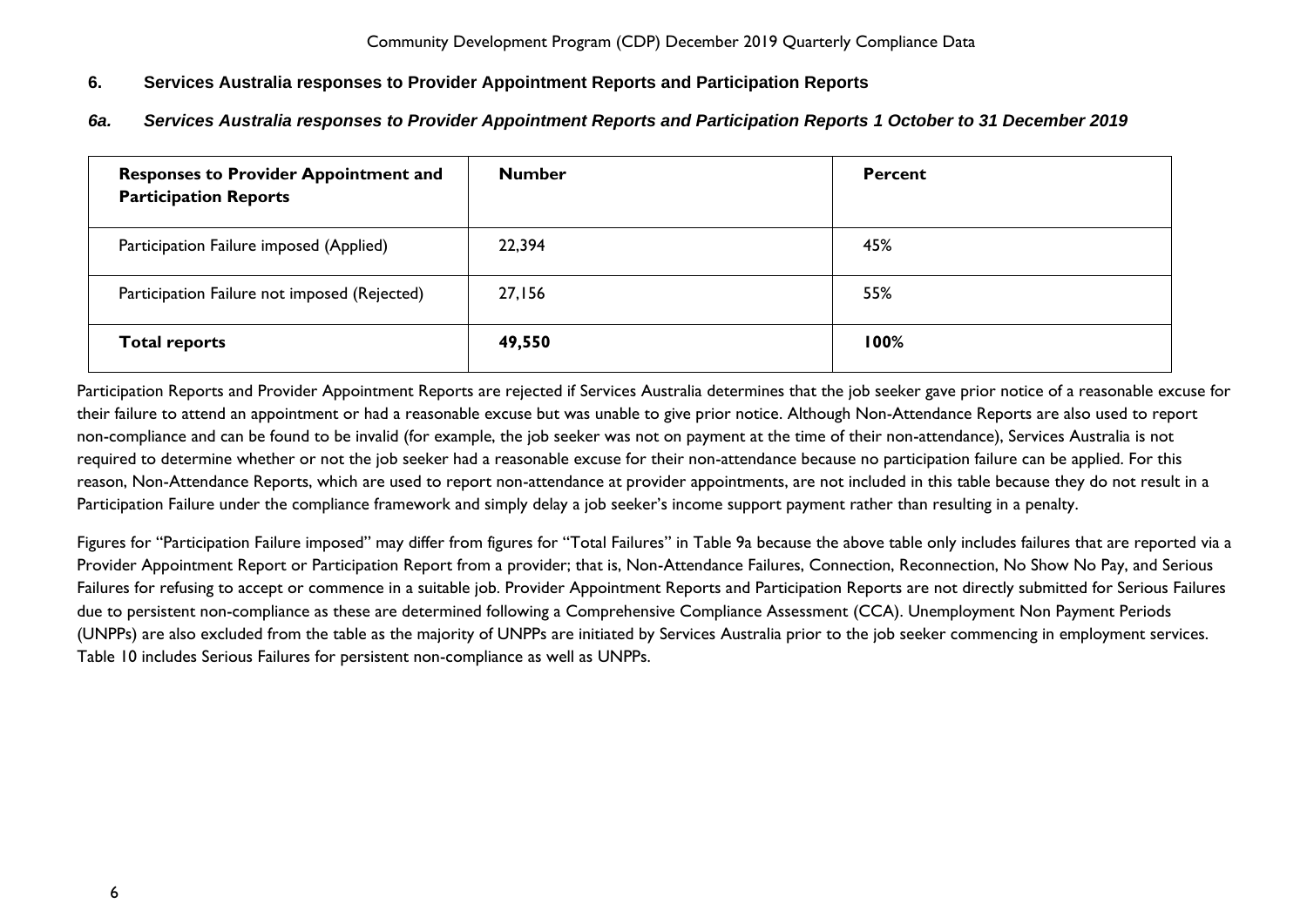<span id="page-7-0"></span>

| 6b. | Participation Failures applied by Services Australia due to unacceptable reasons given by job seekers for non-attendance I October to |
|-----|---------------------------------------------------------------------------------------------------------------------------------------|
|     | 31 December 2019                                                                                                                      |

| <b>Reason Participation Failure Applied</b>                 | <b>Number Participation Failures</b> | % of All Participation Failures Applied |
|-------------------------------------------------------------|--------------------------------------|-----------------------------------------|
| Job seeker error                                            | 0                                    | 0%                                      |
| Manageable or unproven medical issue                        | $\Omega$                             | 0%                                      |
| Job seeker chose not to participate                         | 0                                    | 0%                                      |
| Job seeker denied being notified                            | 0                                    | 0%                                      |
| Foreseeable or unacceptable activity prevented compliance   | 0                                    | 0%                                      |
| Personal matter                                             | $\mathbf 0$                          | 0%                                      |
| Transport difficulties - insufficient to prevent compliance | 0                                    | 0%                                      |
| Cultural/ language issues                                   | $\mathbf 0$                          | 0%                                      |
| Job seeker considered work offered was unsuitable           | $\mathbf 0$                          | 0%                                      |
| No reason offered                                           | 0                                    | 0%                                      |
| Reason not recorded                                         | 29                                   | $<$ I%                                  |
| Reasonable excuse but no prior notice                       | 22,365                               | 100%                                    |
| <b>Total</b>                                                | 22,394                               | 100%                                    |

This table breaks down the data included in the "Participation Failure imposed' column of the previous overview table by the reason the job seeker gave for their failure. Reasons are recorded where the failure is for non-attendance at appointments with Services Australia, third party appointments, with employers or for nonattendance at activities.

Non-Attendance Reports, which are used to report non-attendance at provider appointments, are not included in this table because they do not result in a Participation Failure under the compliance framework and simply delay a job seeker's income support payment rather than resulting in a penalty. Because of this, the job seeker's reason for non-attendance is not sought or recorded by Services Australia.

Services Australia is required under legislation to determine each case on its merits and to consider whether or not the job seeker's personal circumstances affected their ability to comply or to give prior notice of their inability to comply for each incidence of non-attendance. This table gives the types of excuses that job seekers provided to Services Australia and which Services Australia did not accept as reasonable in the specific circumstances of each case. In these instances, Services Australia's decision-maker has determined that the circumstances described by the job seeker did not impact sufficiently on the job seeker's capacity to attend the appointment or activity at the scheduled time or there is no evidence to support the job seeker's reason for non-attendance or failure to give prior notice.

Note: Discrepancies may occur between the sum of component percentages and the total percentage, due to rounding.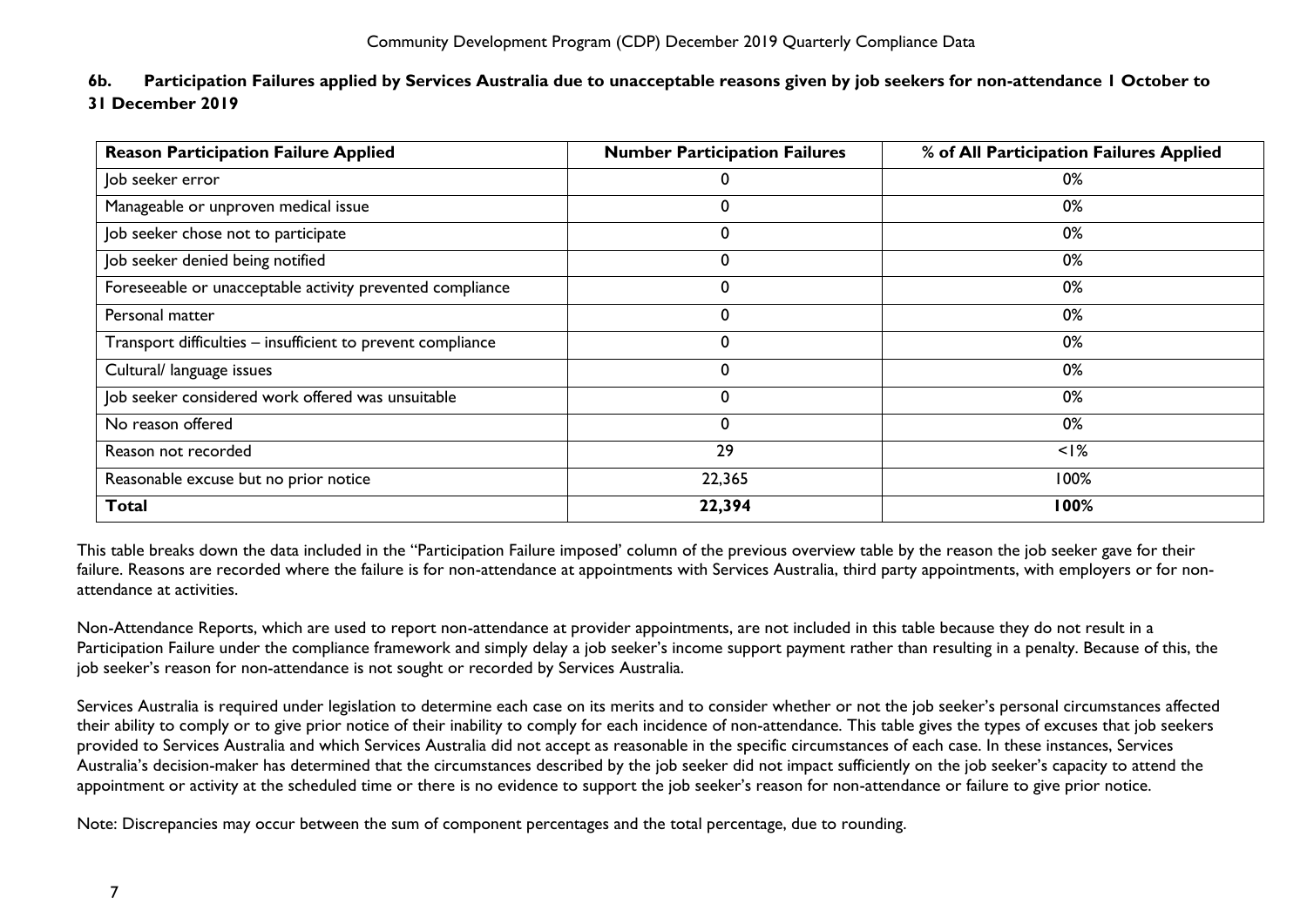<span id="page-8-0"></span>

| 6c. | Services Australia's reasons for applying Provider Appointment Reports or Participation Reports 1 October to |
|-----|--------------------------------------------------------------------------------------------------------------|
|     | 31 December 2019                                                                                             |

| Prior notice of reasonable excuse for non-<br>attendance required | <b>Number</b> | <b>Percent</b> |
|-------------------------------------------------------------------|---------------|----------------|
| Prior notice not given - reasonable excuse                        | 22,365        | (99.9%)        |
| Prior notice not given - no reasonable excuse                     | 0             | 0%             |
| Prior notice given or not relevant, but no<br>reasonable excuse   | 29            | $(1\%)$        |
| <b>Total Applied</b>                                              | 22,394        | 100%           |

Where a job seeker is unable to attend an appointment or activity they must give prior notice of their reason for not being able to attend, where it is reasonable to expect them to do so. If they fail to do so, a penalty may be applied regardless of the reason for non-attendance. Job seekers can therefore have penalties applied where:

- they failed to give prior notice of a reasonable excuse for not attending an appointment or activity;
- $-$  they gave prior notice but their excuse was not accepted by Services Australia as reasonable; or
- where there was no requirement to give prior notice (because the failure did not relate to attendance for example, a failure to enter into a Job Plan) but the job seeker had no reasonable excuse for their action.

Non-Attendance Reports, which are used to report non-attendance at provider appointments (which constitute the bulk of appointment types) are not included in this table because they do not result in a Participation Failure under the compliance framework. Instead they delay a job seeker's income support payment rather than result in a penalty. Because of this, whether or not the job seeker had a reasonable excuse is not investigated or recorded by Services Australia.

Since 1 July 2015, a provider will submit a Provider Appointment Report if they want to recommend to Services Australia that a penalty be applied for the job seeker's non-attendance. Services Australia will investigate the job seeker's non-compliance and determine if a Non-Attendance Failure should be applied.

Note: Discrepancies may occur between the sum of component percentages and the total percentage, due to rounding.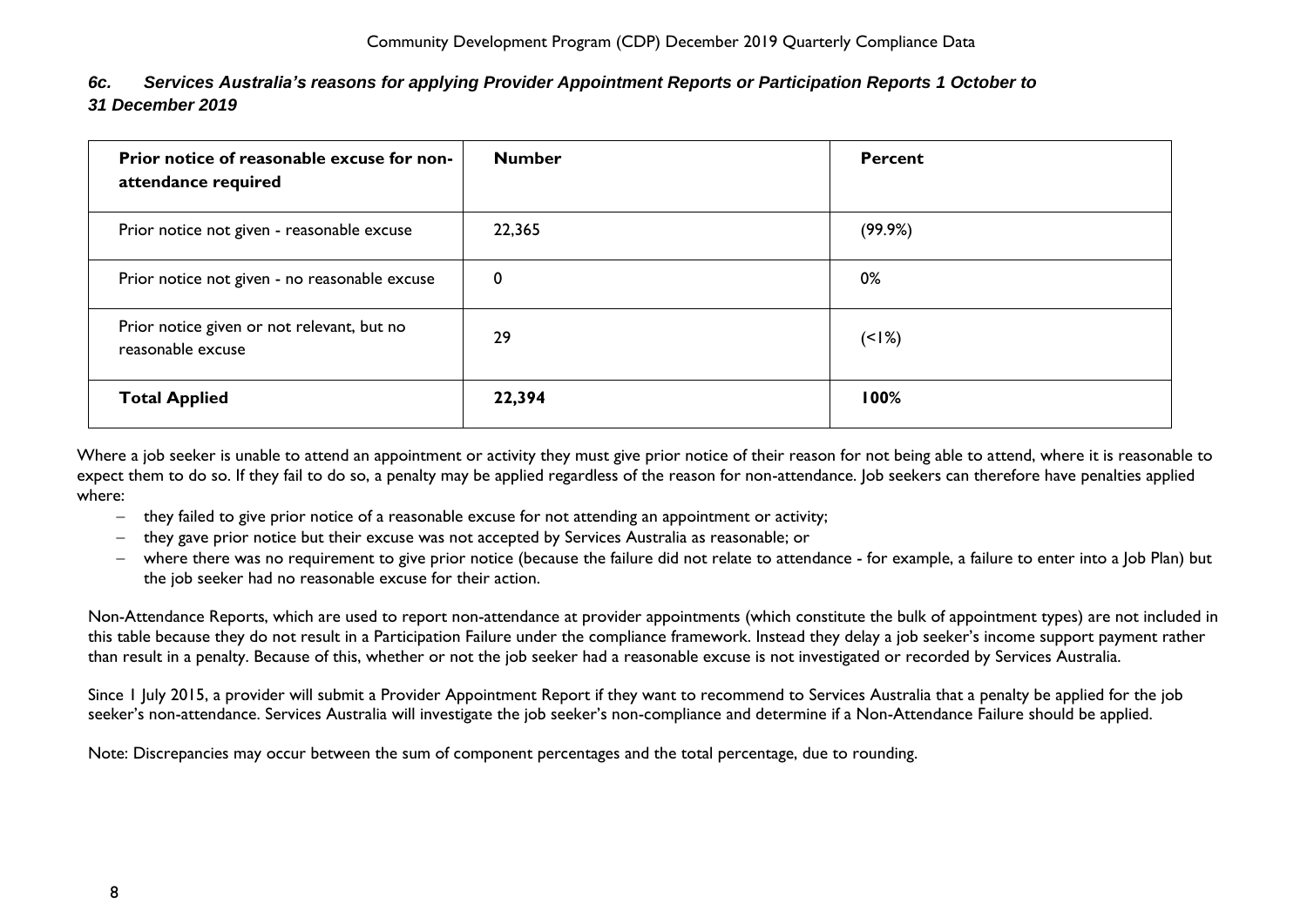<span id="page-9-0"></span>

| 6d. Services Australia's reasons for rejecting Provider Appointment Reports and Participation Reports 1 October to |
|--------------------------------------------------------------------------------------------------------------------|
| 31 December 2019                                                                                                   |

| <b>Reasons for rejecting Provider</b><br><b>Appointment and Participation Reports</b>                                | <b>Number</b> | <b>Percent</b> |
|----------------------------------------------------------------------------------------------------------------------|---------------|----------------|
| Job seeker had reasonable excuse                                                                                     | 13,598        | 50%            |
| Procedural errors: All types                                                                                         | 13,558        | 50%            |
| Procedural errors relating to sub-category<br>"Nature of requirements"                                               | 3,271         | 12%            |
| Procedural errors relating to sub-category<br>"Notifying requirements"                                               | 1.117         | 4%             |
| Procedural errors relating to sub-category<br>"Submitting Provider Appointment Reports and<br>Participation Reports" | 9,170         | 34%            |
| <b>Total Rejections</b>                                                                                              | <b>27,156</b> | 100%           |

Non-Attendance Reports, which are used to report non-attendance at provider appointments where no prior notice of a valid reason was given, are not included in this table because they do not result in a Participation Failure under the compliance framework. Instead they delay a job seeker's income support payment rather than result in a penalty. Because of this, whether or not the job seeker had a reasonable excuse is not investigated or recorded by Services Australia.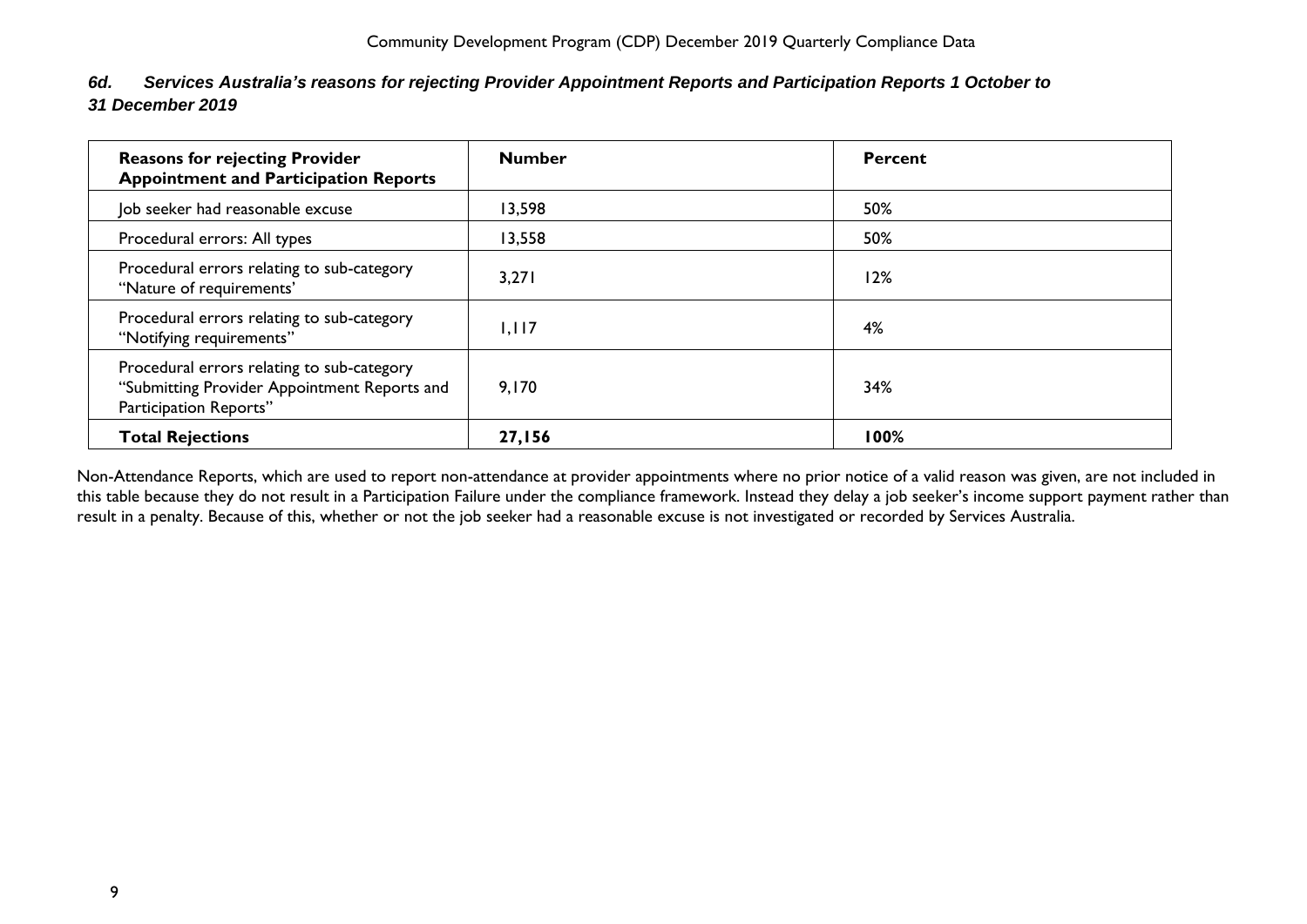| Reasonable excuse         | <b>Percent</b> |
|---------------------------|----------------|
| Medical reason - A        | 3.2%           |
| Medical reason - B        | 2.1%           |
| Other acceptable activity | 14.6%          |
| Personal crisis           | 4.7%           |
| Caring responsibilities   | 3.1%           |
| Homelessness              | $<$ I%         |
| Transport difficulties    | 1.5%           |
| Cultural/language issues  | 5.2%           |
| Other                     | 15.6%          |

<span id="page-10-0"></span>*6e. Services Australia's reasons for rejecting Provider Appointment Reports and Participation Reports: Reasonable Excuse 1 October to 31 December 2019*

Percentages in this table represent the proportion of all Provider Appointment Reports and Participation Reports rejected. Each row equals the "Total reasonable excuse" percentage, rather than adding up to 100%. Discrepancies may occur between the sum of component percentages and the total percentage, due to rounding.

Medical reason A – means that a medical reason prevented the job seeker from complying with the requirement but the job seeker did not provide specific evidence relating to the particular incident.

Medical reason B – means that a medical reason prevented the job seeker from complying with the requirement and the job seeker provided specific evidence relating to the particular incident.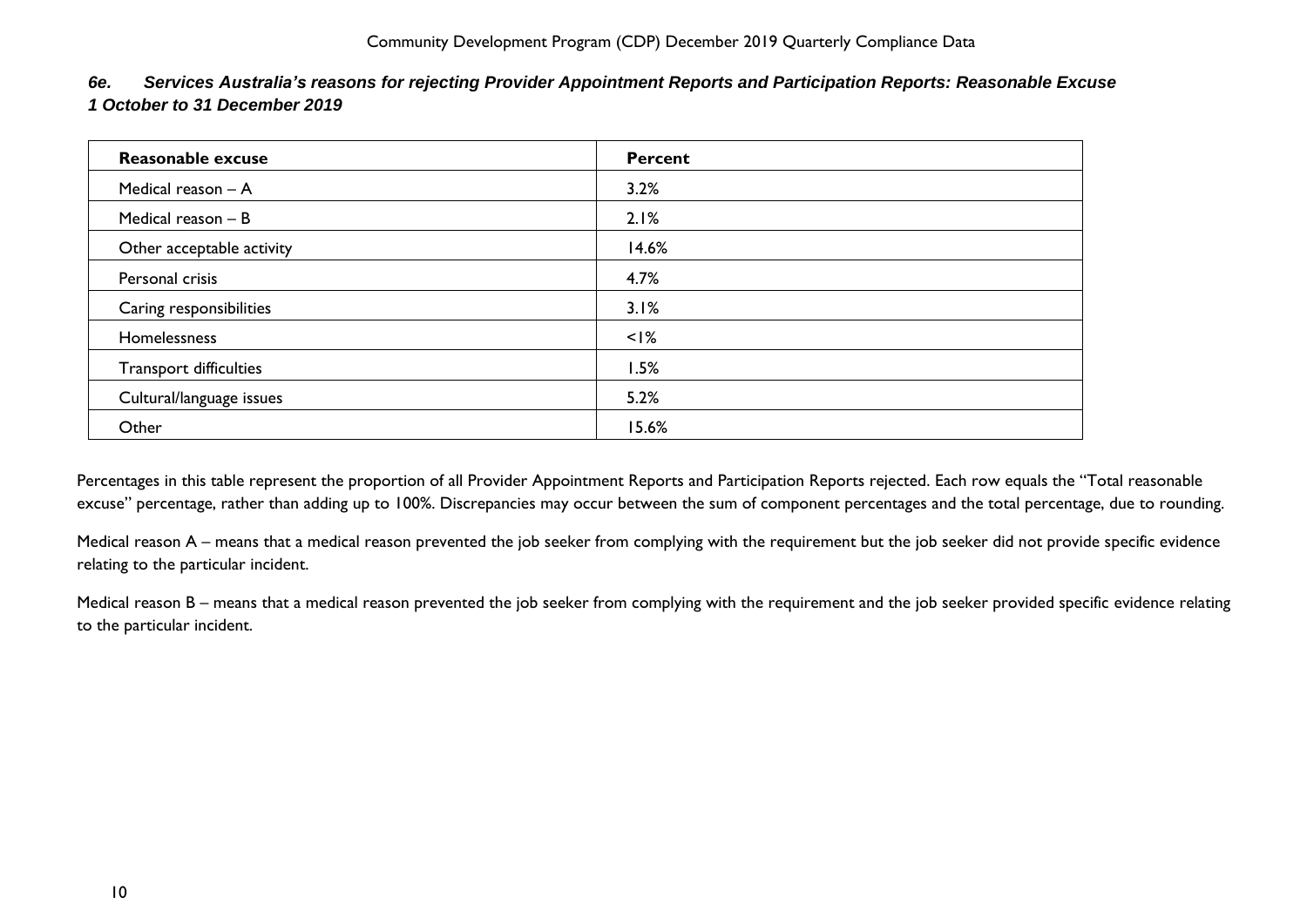| Number of PRs, NARs or PARs per<br>Number of all job seekers |        | % of all job seekers | % of PRs, NARs or PARs |
|--------------------------------------------------------------|--------|----------------------|------------------------|
| job seeker                                                   |        |                      |                        |
| <b>U</b>                                                     | 6,578  | 23.2%                | N/A                    |
|                                                              | 2,901  | 10.3%                | 1.2%                   |
|                                                              | 2,008  | 7.1%                 | 1.7%                   |
|                                                              | 1,666  | 5.9%                 | 2.1%                   |
|                                                              | 1,407  | 5.0%                 | 2.3%                   |
| $5+$                                                         | 13,739 | 48.5%                | 92.8%                  |
| <b>Total</b>                                                 | 28,299 | 100%                 | 100%                   |

## <span id="page-11-0"></span>**7. Number of Compliance Reports Submitted per job seeker over past 12 months (as at 31 December 2019)**

This table shows the number and percentage of job seekers who have not been reported for non-compliance and the number and percentage that have been reported, either through a Participation Report, Non-Attendance Report and/or Provider Appointment Report, on one or multiple occasions.

A Provider Appointment Report must be preceded by a Non-Attendance Report; however, every Non-Attendance Report may not result in a Provider Appointment Report being submitted by a provider. When a Provider Appointment Report is submitted, the preceding Non-Attendance Report is not counted in the table above.

"Number of all job seekers" and "% of all job seekers" indicates the total number and proportion of all job seekers as at 31 December 2019 who received the specified number of Participation Reports, Provider Appointment Reports and/or Non-Attendance Reports over the preceding twelve months.

"% of PRs, NARs, or PARs" indicates the percentage of Participation Reports, Provider Appointment Reports and Non-Attendance Reports submitted in relation to each particular cohort of job seekers at 31 December 2019 during the preceding twelve month period (e.g. 92.8 per cent of all compliance reports submitted between 1 January 2019 and 31 December 2019 were submitted in relation to those job seekers who, as at 31 December 2019, had received five or more Participation Reports, Provider Appointment Reports and/or Non-Attendance Reports during the previous 12 months).

Note: Discrepancies may occur between the sum of component percentages and the total percentage, due to rounding.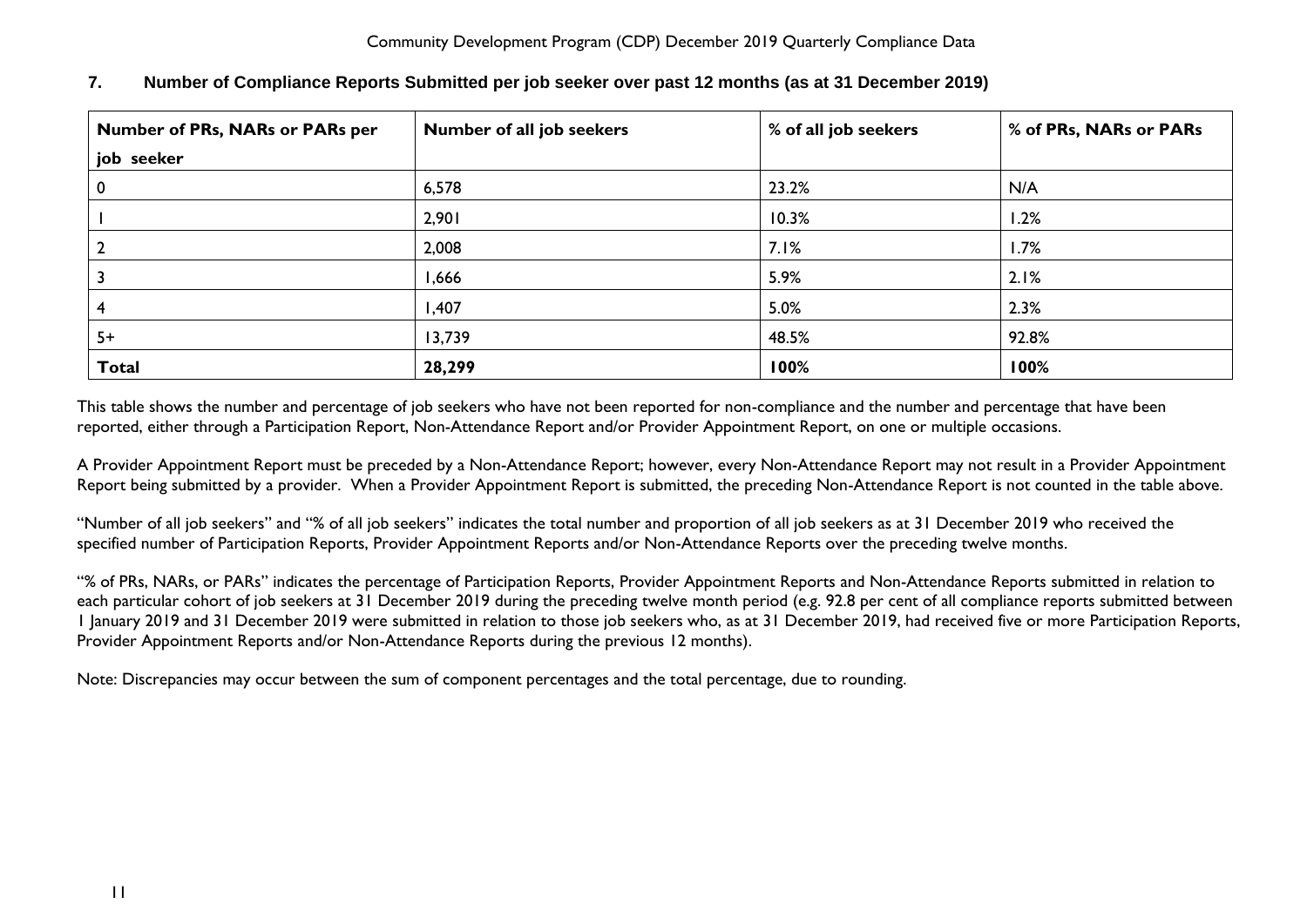#### <span id="page-12-0"></span>**8. Number of Participation Failures Applied**

| Number of job seekers with a Participation Failure<br><b>Number of Participation Failures</b><br>I October to 31 December 2019<br>applied in past 12 months, as at 31 December 2019 |        | % of activity tested job seekers at 31 December<br>2019 with a Participation Failure in past<br>12 months |  |
|-------------------------------------------------------------------------------------------------------------------------------------------------------------------------------------|--------|-----------------------------------------------------------------------------------------------------------|--|
| 27,157                                                                                                                                                                              | 12,490 | 44.1%                                                                                                     |  |

"Number of Participation Failures" shown include applied Connection, Reconnection, No Show No Pay failures, Non-Attendance failures, and Serious Failures for persistent non-compliance or failing to accept or commence in a suitable job.

Participation Failures are applied where Services Australia has assessed a Participation Report or a Provider Appointment Report and has determined under social security law that the job seeker did not have a reasonable excuse. Services Australia then records the Participation Failure on the job seeker's record and this may or may not result in the application of a financial penalty, depending on the failure type.

Non-Attendance Reports, like Participation Reports, are a mechanism for providers to report non-compliance. However, Services Australia does not consider reasonable excuse before actioning Non-Attendance Reports and they do not result in the application of a Participation Failure or penalty (only income support payment suspension). Unemployment Non Payment Periods (UNPPs) are also excluded from the table as the majority of UNPPs are initiated by Services Australia prior to a job seeker commencing in employment services.

Figures for "Number of Participation Failures" during the quarter above may differ from the figures for "Participation Failures imposed" in Table 6a, as Table 6a does not include Serious Failures for persistent non-compliance.

"Number of job seekers with a Participation Failure applied in past 12 months" indicates the total number of job seekers as at 31 December 2019 who had at least one Participation Failure applied over the preceding twelve months.

The "% of job seekers with a Participation Failure applied in past 12 months" figure gives the "Number of job seekers with a Participation Failure applied in past 12 months" figure as a proportion of all activity tested job seekers at that point in time (i.e. 31 December 2019).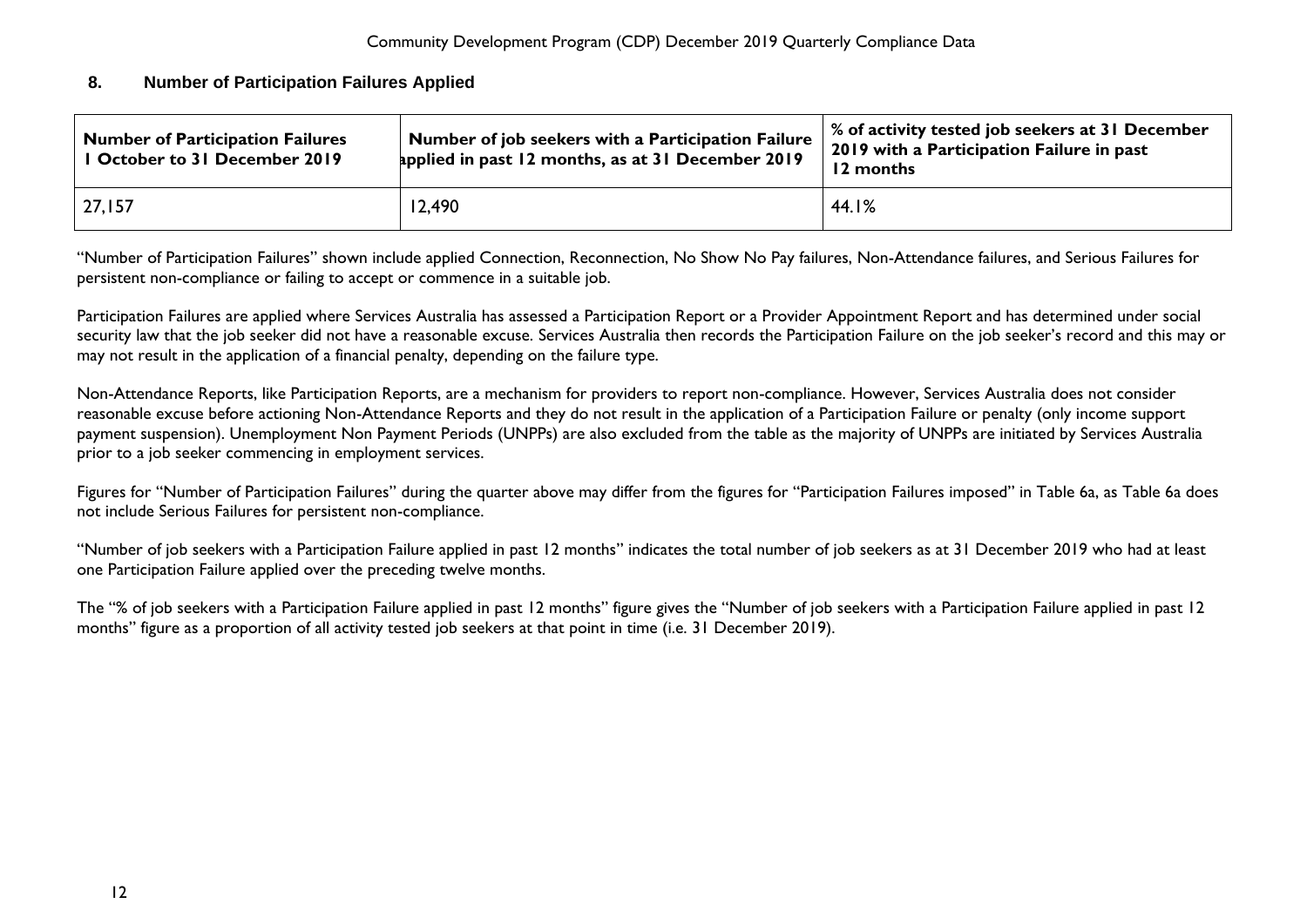## <span id="page-13-1"></span><span id="page-13-0"></span>**9. Types of Participation Failures**

#### *9a***.** *Types of Participation Failures 1 October to 31 December 2019*

| Reason | Connection      | Reconnection    | <b>Non-Attendance Failures</b> | No Show No Pay  | <b>Serious Failures</b> | <b>Total Failures</b> |
|--------|-----------------|-----------------|--------------------------------|-----------------|-------------------------|-----------------------|
|        | <b>Failures</b> | <b>Failures</b> |                                | <b>Failures</b> |                         |                       |
| Number | Np.             | np              | N <sub>D</sub>                 | np              | nd                      | 27,157                |

"Total Failures" above includes applied Connection failures, Reconnection failures, Non-Attendance failures, No Show No Pay failures, and Serious Failures for refusing to accept or commence a suitable job, and for persistent non-compliance following a CCA. Unemployment Non Payment Periods (UNPPs) are excluded as the majority of UNPPs are initiated by Services Australia prior to the job seeker commencing in employment services. For further explanation of the various failure types refer to the Glossary.

#### <span id="page-13-2"></span>*9b. Types of Participation Failures: Serious Failures^ 1 October to 31 December 2019*

| <b>Total Serious</b>          |  |  |  |
|-------------------------------|--|--|--|
| <b>Failures</b> <sup>^^</sup> |  |  |  |
| No.                           |  |  |  |
| np                            |  |  |  |

 $^\wedge$ Services Australia undertake a CCA before determining if a job seeker has persistently failed to comply with their activity test requirements. A number of matters, set out in the *Social Security (Administration) (Persistent Non-compliance) (Employment) Determination 2015 (No. 1),* assist decision makers in deciding whether a job seeker has been persistently non-compliant.

^^Total serious failures includes persistent non-compliance, refused suitable job and did not commence suitable job.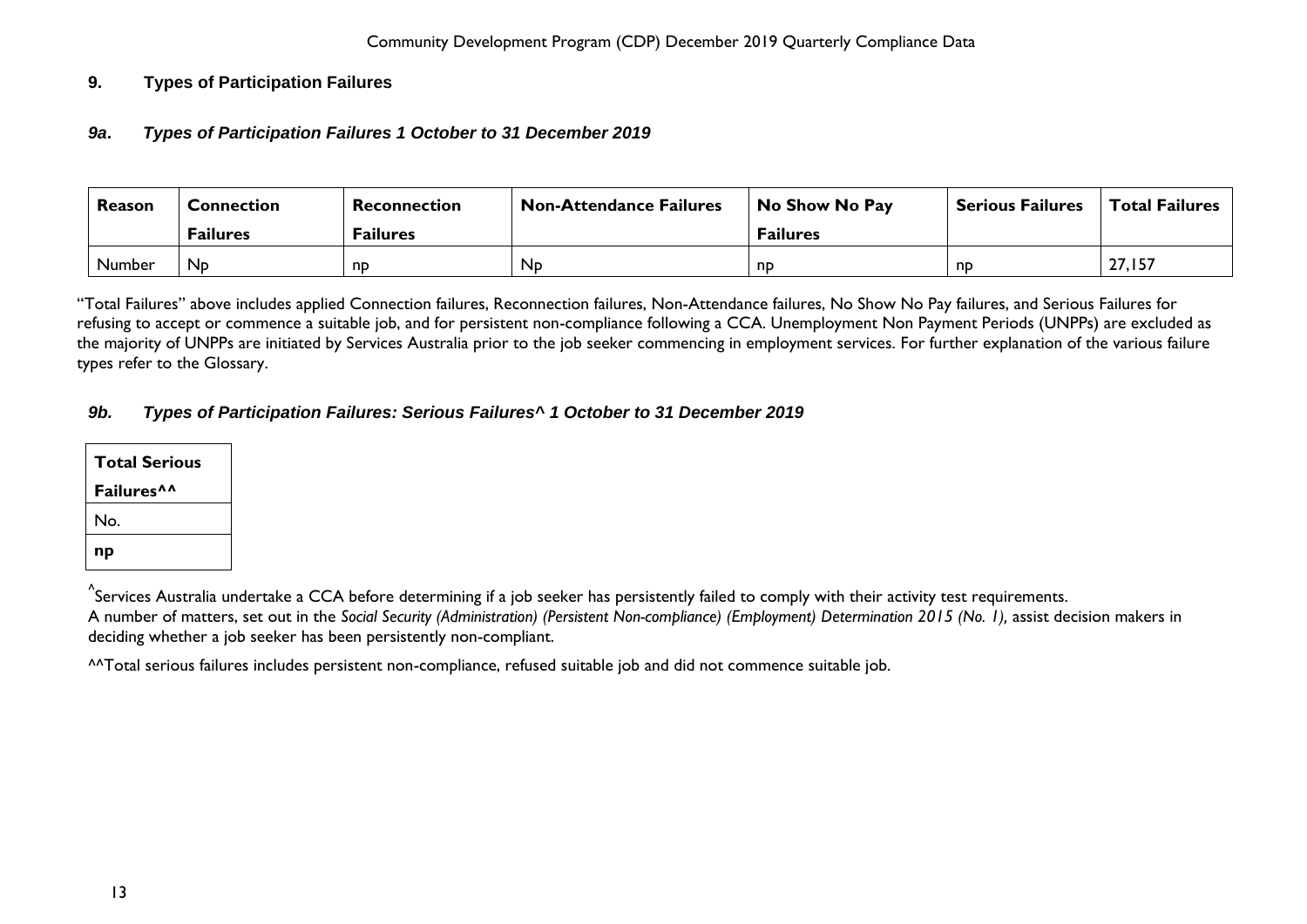| <b>Serious Failures</b>                        | <b>Number</b> | Percent |
|------------------------------------------------|---------------|---------|
| Non-payment Period                             | 211           | 4%      |
| Financial Penalty waived - Compliance Activity | 4,552         | 95%     |
| Financial Penalty waived - Financial Hardship  | 27            | 1%      |
| <b>Total</b>                                   | 4,790         | 100%    |

# <span id="page-14-0"></span>**10. Sanctions for Serious Failures and Unemployment Non-Payment Periods 1 October to 31 December 2019**

"Serious Failures and Unemployment Non-Payment Periods" shown are for refusing to accept or commence a suitable job, persistent non-compliance following a CCA, leaving a job voluntarily or dismissal due to misconduct.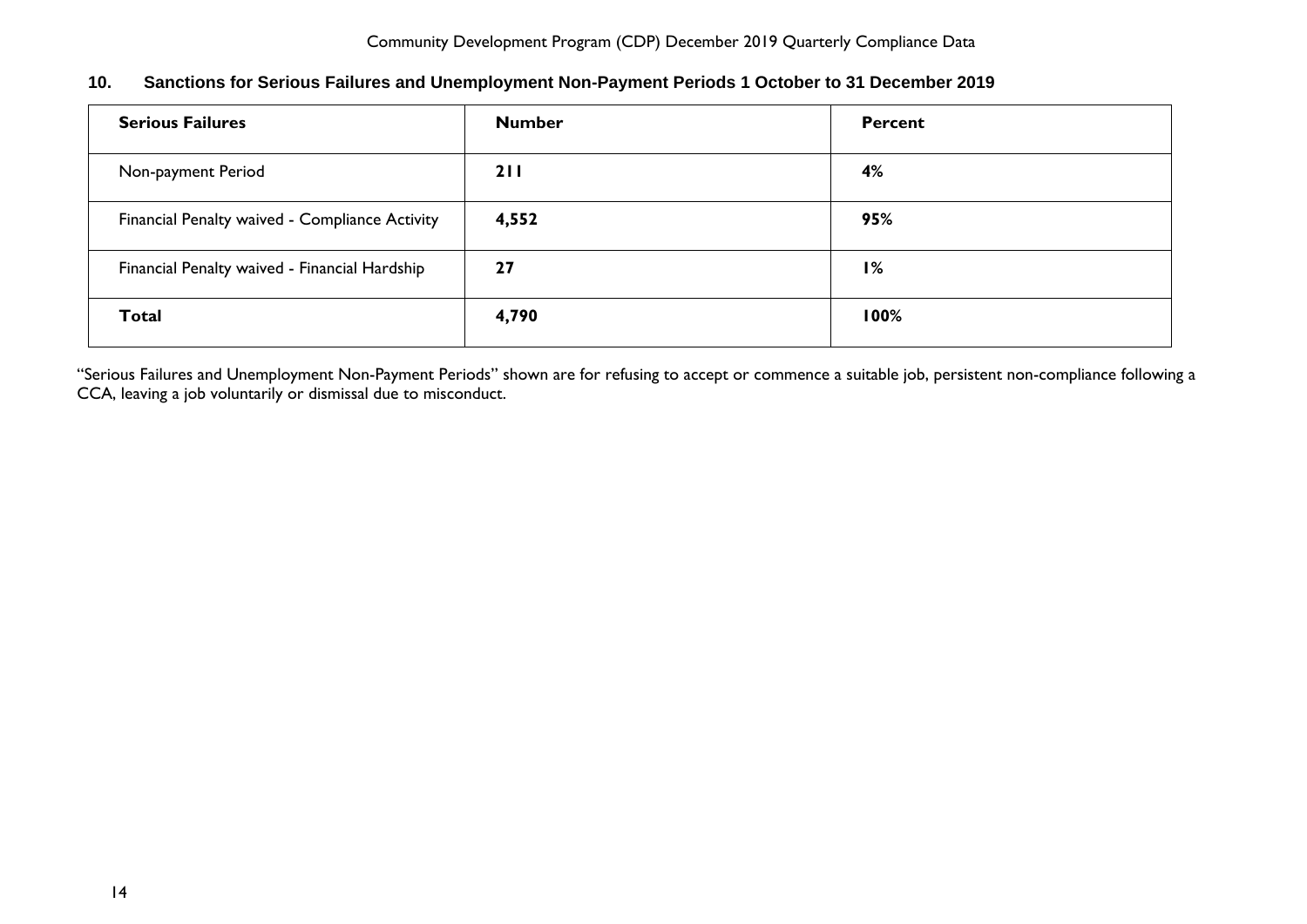# <span id="page-15-1"></span><span id="page-15-0"></span>**Part B**

## **11. Financial Penalties and Income Support Payment Suspensions by Gender**

#### <span id="page-15-2"></span>*11a. Non Payment Periods (Serious and UNPPs) 1 October to 31 December 2019*

| <b>Non Payment Periods (Serious and</b><br><b>UNPPs)</b> | Male  | Male % | Female | <b>Female</b> % | Total | Total % | <b>Financial</b><br>YTD | <b>Financial</b><br><b>YTD%</b> |
|----------------------------------------------------------|-------|--------|--------|-----------------|-------|---------|-------------------------|---------------------------------|
| <b>Sub Total NPPs</b>                                    | 2,936 | 61.29% | ,854   | 38.71%          | 4,790 | 100.00% | 10, 151                 | 100.00%                         |

#### <span id="page-15-3"></span>*11b. Short Term Financial Penalties 1 October to 31 December 2019*

| <b>Short Term Financial Penalties (Non-</b><br><b>Attendance, Reconnection and NSNP)</b> | Male  | Male % | Female | <b>Female</b> % | Total  | Total % | Financial<br>YTD | <b>Financial</b><br><b>YTD%</b> |
|------------------------------------------------------------------------------------------|-------|--------|--------|-----------------|--------|---------|------------------|---------------------------------|
| <b>Sub Total Short Term Financial Penalties</b>                                          | 3,516 | 60.36% | 8,875  | 39.64%          | 22,391 | 100.00% | 47,574           | 100.00%                         |

#### <span id="page-15-4"></span>*11c***.** *Total Financial Penalties 1 October to 31 December 2019*

| Male   | Male % | <b>Female</b> | Female % | Total  | Total % | <b>Financial</b><br>YTD | <b>Financial</b><br>YTD% |
|--------|--------|---------------|----------|--------|---------|-------------------------|--------------------------|
| 16,452 | 60.53% | 10,729        | 39.47%   | 27,181 | 100.00% | 57,725                  | 100.00%                  |

Unemployment non-payment periods are generally for eight weeks. However, a person who has received Relocation Assistance to take up a job and voluntarily leaves this job without a reasonable excuse, or is dismissed for misconduct within the first six months, may be subject to a non-payment penalty period of 12 weeks. This penalty may also be applied if the job seeker accepts the job and relocates but does not commence employment.

Appointment related failures comprise of financial penalties for non-attendance at a provider or Services Australia (including CCA) appointment. Reconnection failures for not entering into a Job Plan can be applied when a job seeker does not attend an appointment with their provider then refuses to enter into a Job Plan at their re-engagement appointment. This refusal represents the job seeker's first refusal to enter into a Job Plan.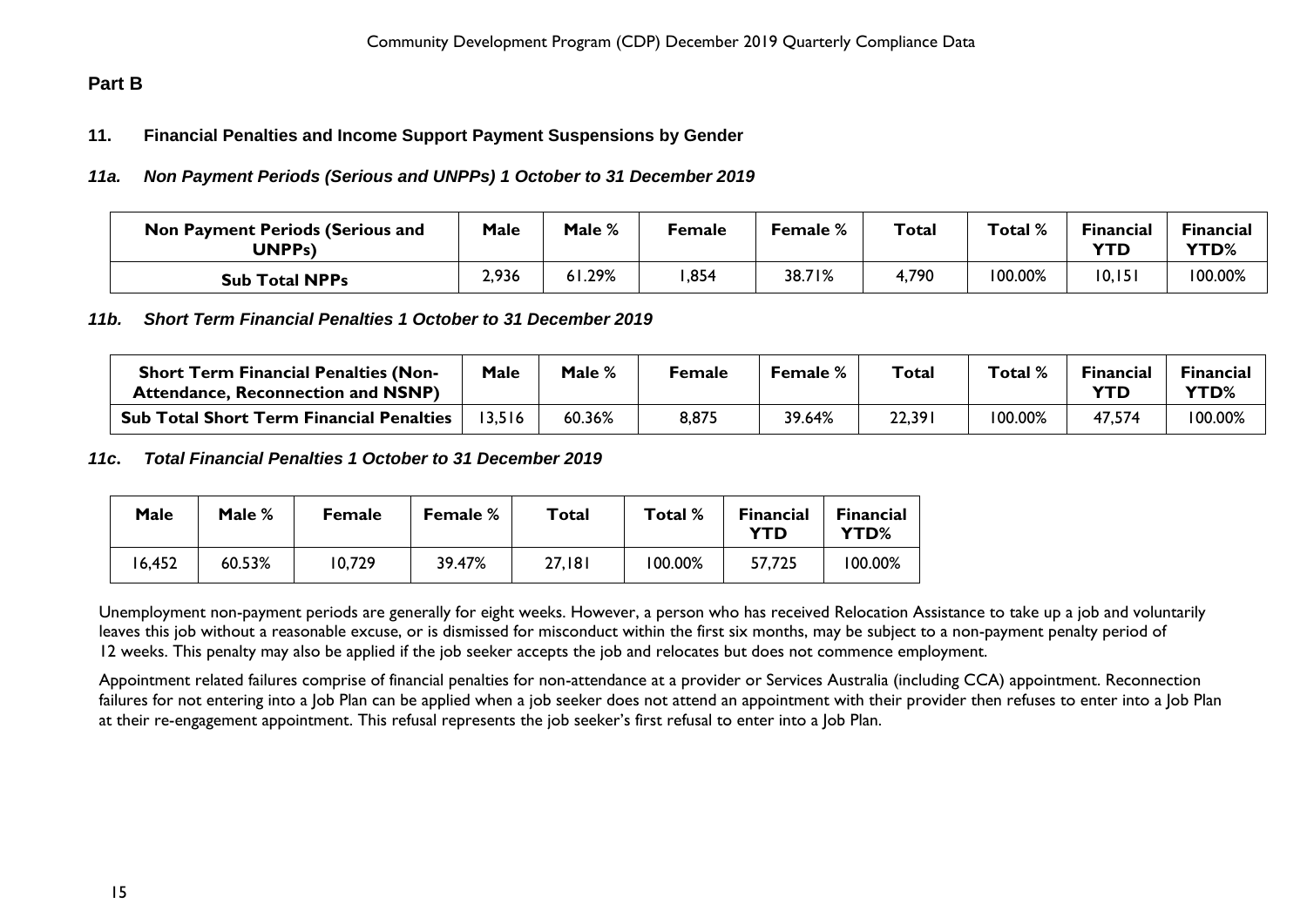## <span id="page-16-0"></span>*11d. Income Support Payment Suspensions 1 October to 31 December 2019*

| Income Support payment suspensions                                   | <b>Male</b> | Male % | <b>Female</b> | <b>Female</b> % | Total  | Total % | <b>Financial</b><br><b>YTD</b> | <b>Financial</b><br><b>YTD%</b> |
|----------------------------------------------------------------------|-------------|--------|---------------|-----------------|--------|---------|--------------------------------|---------------------------------|
| Income support payment suspension -<br>non-attendance at appointment | 6,931       | 37.22% | 5,592         | 30.03%          | 12,523 | 67.24%  | 28,129                         | 68.01%                          |
| Income support payment suspension -<br>disengagement from activity   | 3,430       | 18.42% | 2,670         | 14.34%          | 6,100  | 32.76%  | 13,233                         | 31.99%                          |
| <b>Total Income Support payment</b><br>suspensions                   | 10,361      | 55.64% | 8,262         | 44.36%          | 18,623 | 100.00% | 41,362                         | 100.00%                         |

Income support payment suspensions are applied when a job seeker fails to attend an appointment with their employment services provider and a Non-Attendance Report is submitted, or when a job seeker disengages from an activity and their provider indicates on a No Show No Pay Participation Report that they wish to discuss this with the job seeker.

## <span id="page-16-1"></span>**12. Financial Penalties and Income Support Payment Suspensions by Indigenous Status**

## <span id="page-16-2"></span>*12a. Non Payment Periods (Serious and UNPPs) 1 October to 31 December 2019*

| <b>Non Payment Periods (Serious and</b><br>UNPPs) | Indigenous | Indigenous<br>% | Non-<br>Indigenous | Non-<br><b>Indigenous</b><br>% | <b>Total</b> | Total % | <b>Financial</b><br>YTD | Financial<br><b>YTD%</b> |
|---------------------------------------------------|------------|-----------------|--------------------|--------------------------------|--------------|---------|-------------------------|--------------------------|
| <b>Sub Total NPPs</b>                             | 4,717      | 98.48%          |                    | .52%                           | 4,790        | 100.00% | 10, 151                 | 100.00%                  |

#### <span id="page-16-3"></span>*12b. Short Term Financial Penalties 1 October to 31 December 2019*

| <b>Short Term Financial Penalties (Non-</b><br><b>Attendance, Reconnection and NSNP)</b> | Indigenous | Indigenous<br>% | Non-<br>Indigenous | Non-<br>Indigenous | <b>Total</b> | Total % | <b>Financial</b><br><b>YTD</b> | <b>Financial</b><br><b>YTD%</b> |
|------------------------------------------------------------------------------------------|------------|-----------------|--------------------|--------------------|--------------|---------|--------------------------------|---------------------------------|
| <b>Sub Total Short Term Financial</b><br><b>Penalties</b>                                | 21,803     | 97.37%          | 588                | 2.63%              | 22,391       | 100.00% | 47,574                         | 100.00%                         |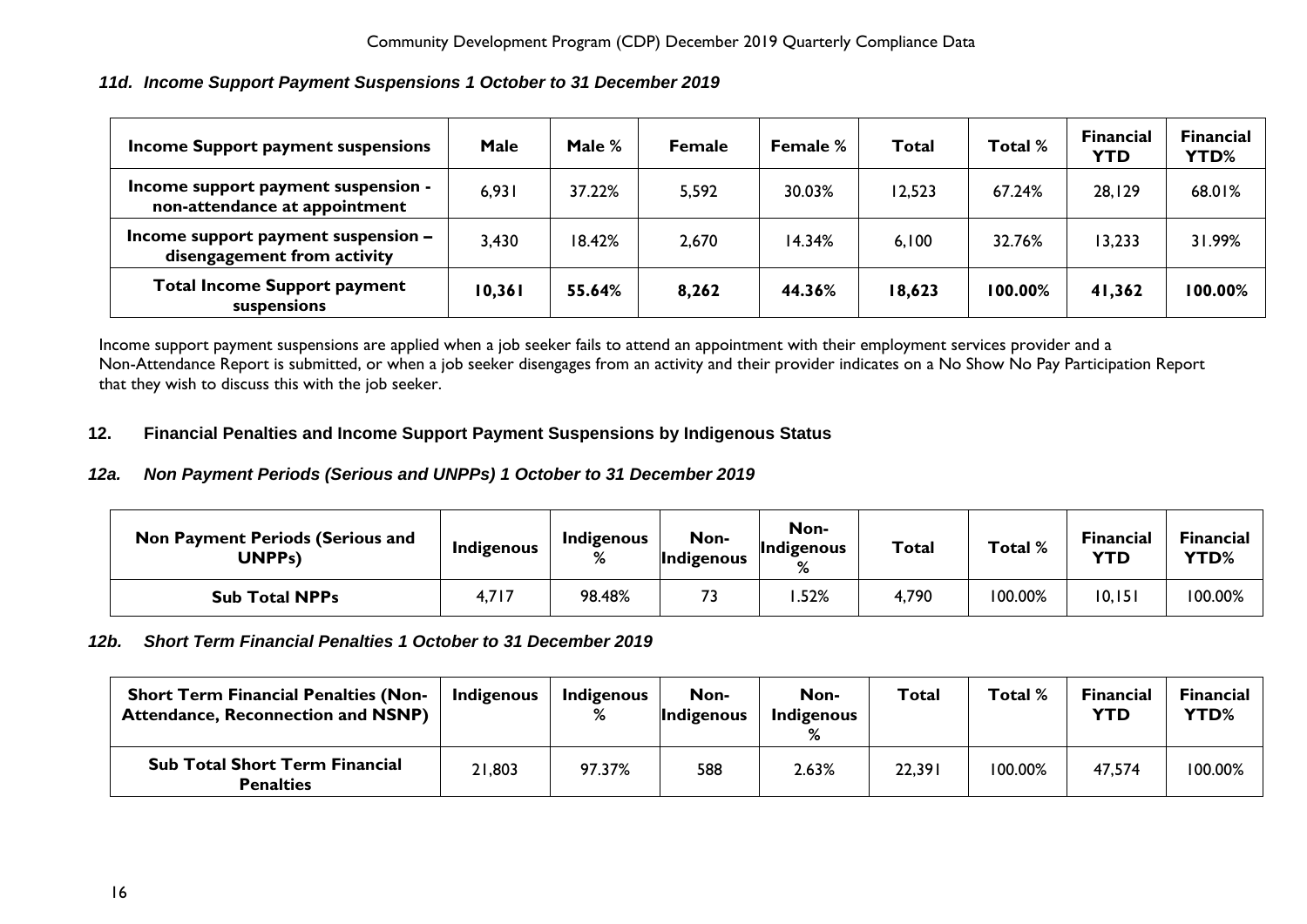## <span id="page-17-0"></span>*12c. Total Financial Penalties 1 October to 31 December 2019*

| Indigenous | <b>Indigenous</b><br>% | Non-<br><b>Indigenous</b> | Non-<br>Indigenous<br>% | <b>Total</b> | Total % | <b>Financial</b><br>YTD | <b>Financial</b><br>YTD% |
|------------|------------------------|---------------------------|-------------------------|--------------|---------|-------------------------|--------------------------|
| 26,520     | 97.57%                 | 66 I                      | 2.43%                   | 27,181       | 100.0%  | 57,725                  | 100.00%                  |

Unemployment non-payment periods are generally for eight weeks. However, a person who has received Relocation Assistance to take up a job and voluntarily leaves this job without a reasonable excuse, or is dismissed for misconduct within the first six months, may be subject to a non-payment penalty period of 12 weeks. This penalty may also be applied if the job seeker accepts the job and relocates but does not commence employment.

Appointment related failures comprise of financial penalties for non-attendance at a provider or Services Australia (including CCA) appointment.

Reconnection failures for not entering into a Job Plan can be applied when a job seeker does not attend an appointment with their provider then refuses to enter into a Job Plan at their re-engagement appointment. This refusal represents the job seeker's first refusal to enter into a Job Plan.

## <span id="page-17-1"></span>*12d. Income Support Payment Suspensions 1 October to 31 December 2019*

| Income support payment suspensions                                     | Indigenous | Indigenous<br>% | Non-<br>Indigenous | Non-<br>Indigenous | <b>Total</b> | Total % | <b>Financial</b><br><b>YTD</b> | <b>Financial</b><br>YTD% |
|------------------------------------------------------------------------|------------|-----------------|--------------------|--------------------|--------------|---------|--------------------------------|--------------------------|
| Income support payment suspension $-$<br>non-attendance at appointment | 11,760     | 63.15%          | 763                | 4.10%              | 12,523       | 67.24%  | 28,129                         | 68.01%                   |
| Income support payment suspension $-$<br>disengagement from activity   | 5,875      | 31.55%          | 225                | 1.21%              | 6,100        | 32.76%  | 13,233                         | 31.99%                   |
| <b>Total Income Support payment</b><br>suspensions                     | 17,635     | 94.69%          | 988                | 5.31%              | 18,623       | 100.00% | 41,362                         | 100.00%                  |

Income support payment suspensions are applied when a job seeker fails to attend an appointment with their employment services provider and a Non-Attendance Report is submitted, or when a job seeker disengages from an activity and their provider indicates on a No Show No Pay Participation Report that they wish to discuss this with the job seeker.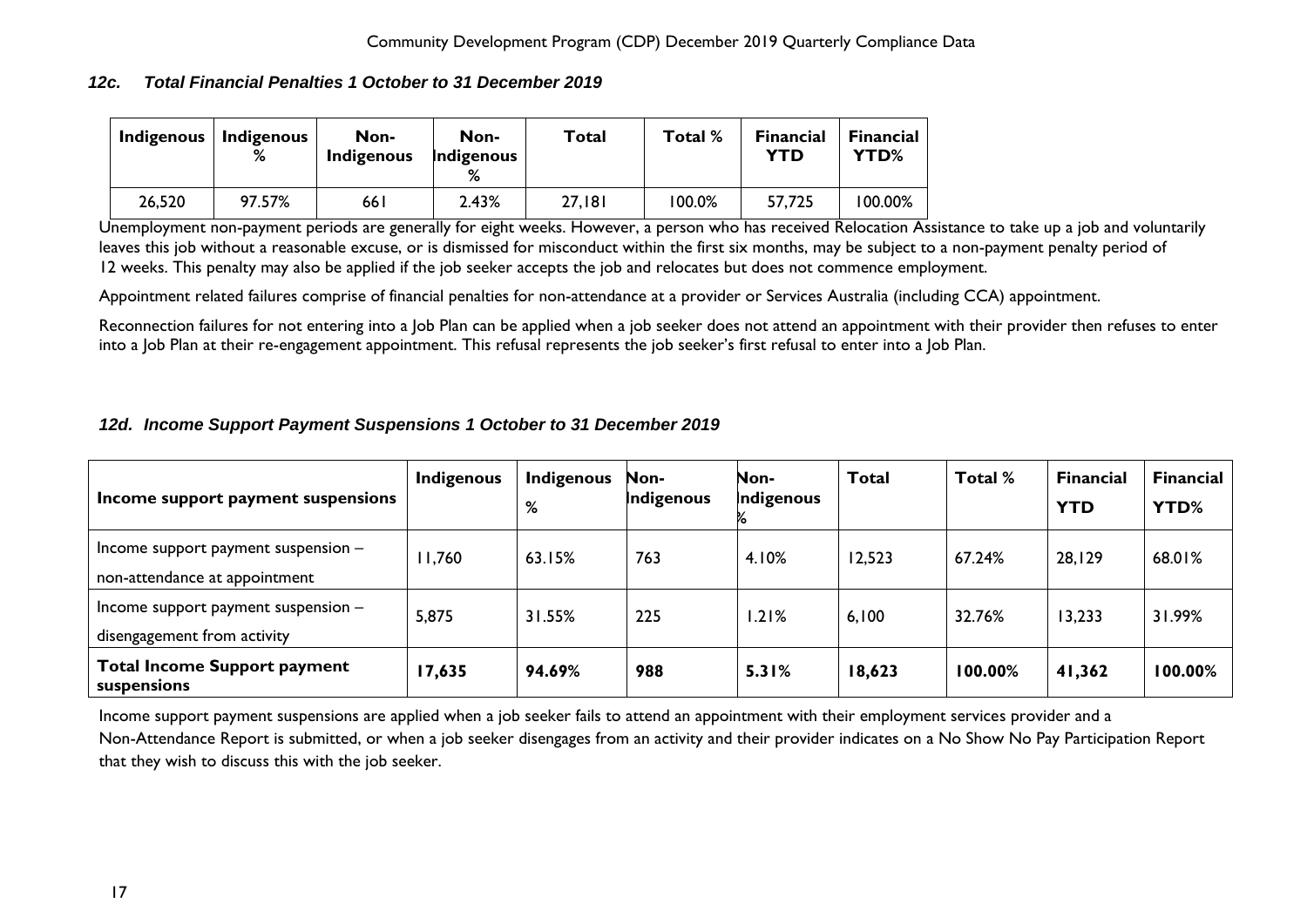## <span id="page-18-0"></span>**13. Financial Penalties and Income Support Payment Suspensions by Age Group**

## <span id="page-18-1"></span>*13a. Non Payment Periods (Serious and UNPPs) 1 October to 31 December 2019*

| <b>Non Payment Periods (Serious and</b><br>UNPPs) | <b>Under</b><br>21 | $21 - 30$ | $31 - 40$ | $41 - 54$ | $55 +$ | <b>Total</b> | <b>Financial</b><br><b>YTD</b> | <b>Financial</b><br>YTD% |
|---------------------------------------------------|--------------------|-----------|-----------|-----------|--------|--------------|--------------------------------|--------------------------|
| <b>Sub Total NPPs</b>                             | 569                | 2,075     | ,332      | 776       | 38     | 4,790        | 10,151                         | 100.00%                  |

## <span id="page-18-2"></span>*13b. Short Term Financial Penalties 1 October to 31 December 2019*

| <b>Short Term Financial Penalties (Non-</b><br><b>Attendance, Reconnection and NSNP)</b> | <b>Under</b> | $21 - 30$ | $31 - 40$ | 41 - 54 | $55 +$ | <b>Total</b> | <b>Financial</b><br>YTD | <b>Financial</b><br>YTD% |
|------------------------------------------------------------------------------------------|--------------|-----------|-----------|---------|--------|--------------|-------------------------|--------------------------|
| <b>Sub Total Short Term Financial</b><br><b>Penalties</b>                                | 2,769        | 8,946     | 6,234     | 4,142   | 300    | 22,391       | 47,574                  | 100.00%                  |

#### <span id="page-18-3"></span>*13c. Total Financial Penalties 1 October to 31 December 2019*

| Under 21 | $21 - 30$ | $31 - 40$ | $41 - 54$ | $55 +$ | Total  | <b>Financial</b><br>YTD | <b>Financial</b><br>YTD% |
|----------|-----------|-----------|-----------|--------|--------|-------------------------|--------------------------|
| 3,338    | 1,021     | 7,566     | 4,918     | 338    | 27,181 | 57,725                  | 100.00%                  |

Unemployment non-payment periods are generally for eight weeks. However, a person who has received Relocation Assistance to take up a job and voluntarily leaves this job without a reasonable excuse, or is dismissed for misconduct within the first six months, may be subject to a non-payment penalty period of 12 weeks. This penalty may also be applied if the job seeker accepts the job and relocates but does not commence employment.

Appointment related failures comprise of financial penalties for non-attendance at a provider or Services Australia (including CCA) appointment.

Reconnection failures for not entering into a Job Plan can be applied when a job seeker does not attend an appointment with their provider then refuses to enter into a Job Plan at their re-engagement appointment. This refusal represents the job seeker's first refusal to enter into a Job Plan.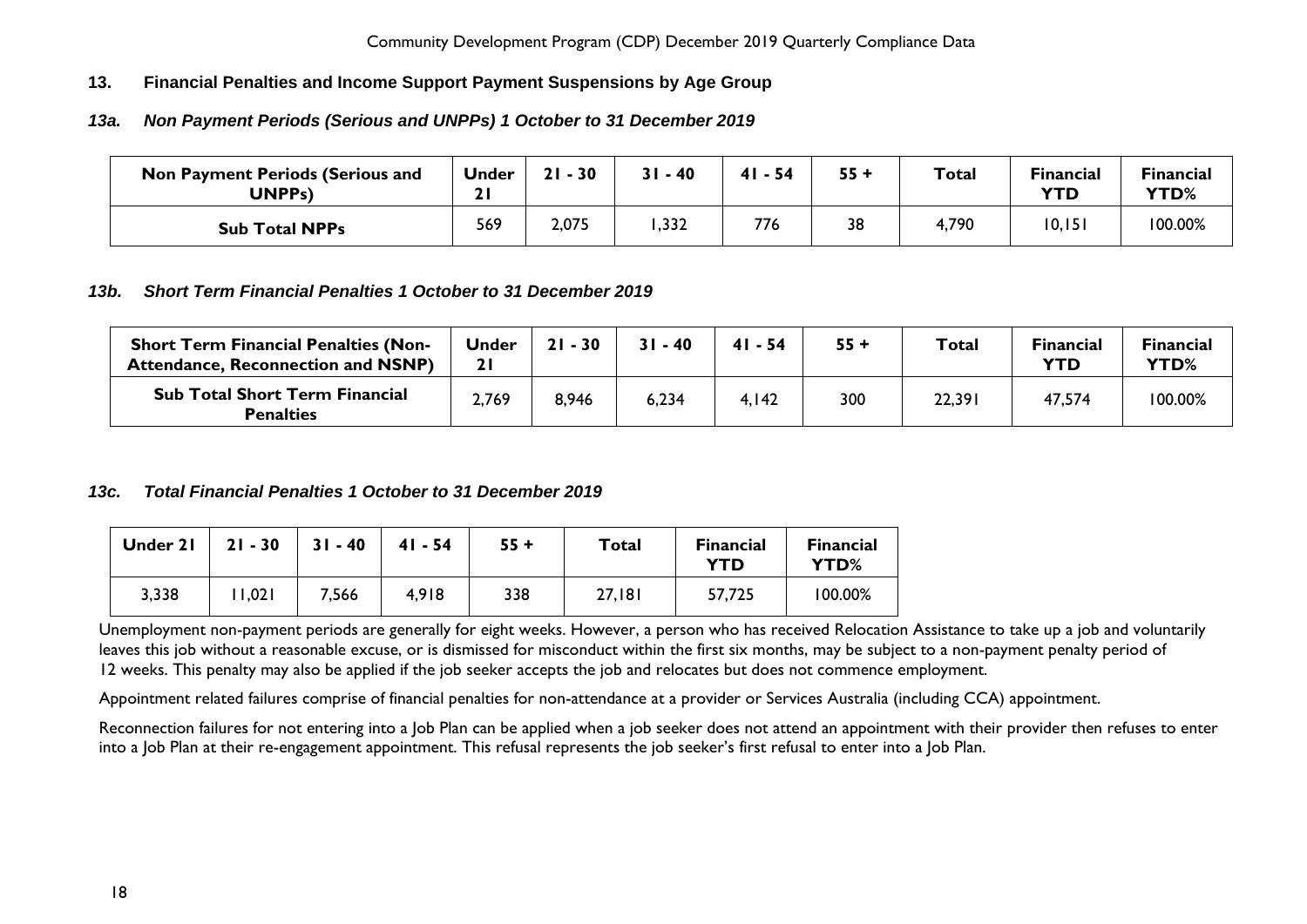| <b>Income Support Payment Suspensions</b>                                   | <b>Under</b><br>21 | $21 - 30$ | $31 - 40$ | $41 - 54$ | $55 +$ | Total  | <b>Financial</b><br><b>YTD</b> | <b>Financial</b><br>YTD% |
|-----------------------------------------------------------------------------|--------------------|-----------|-----------|-----------|--------|--------|--------------------------------|--------------------------|
| <b>Income Support Payment Suspension -</b><br>non-attendance at appointment | ,524               | 3,770     | 3,409     | 2,997     | 823    | 12,523 | 28,129                         | 68.01%                   |
| <b>Income Support Payment Suspension -</b><br>disengagement from activity   | 697                | 2.114     | 1,902     | ,289      | 98     | 6,100  | 13,233                         | 31.99%                   |
| <b>Total Income Support Payment</b><br><b>Suspensions</b>                   | 2,221              | 5,884     | 5,311     | 4,286     | 921    | 18,623 | 41,362                         | 100.00%                  |

<span id="page-19-0"></span>*13d. Income Support Payment Suspensions 1 October to 31 December 2019*

Income support payment suspensions are applied when a job seeker fails to attend an appointment with their employment services provider and a Non-Attendance Report is submitted, or when a job seeker disengages from an activity and their provider indicates on a No Show No Pay Participation Report that they wish to discuss this with the job seeker.

## <span id="page-19-1"></span>**14. Financial Penalties and Income Support Payment Suspensions by Allowance Types**

## <span id="page-19-2"></span>*14a. Non Payment Periods (Serious and UNPPs) 1 October to 31 December 2019*

| <b>Non Payment Periods (Serious Failure</b><br>and UNPP) | NSA <sup>^</sup> | <b>YAL</b> | <b>PPS</b> | Not on<br>  allowance | Total | <b>Financial</b><br>YTD | <b>Financial</b><br>YTD% |
|----------------------------------------------------------|------------------|------------|------------|-----------------------|-------|-------------------------|--------------------------|
| <b>Sub Total NPPs</b>                                    | N <sub>D</sub>   | np         | nd         | np                    | 4,790 | 10, 151                 | 100.00%                  |

^ Due to the small number of Activity Tested recipients of Special Benefit (SpB), these job seekers are included under the Newstart Allowance (NSA) column.

## <span id="page-19-3"></span>*14b. Short Term Financial Penalties 1 October to 31 December 2019*

| <b>Short Term Financial Penalties (Non-</b><br><b>Attendance, Reconnection and NSNP)</b> | NSA <sup>^</sup> | <b>YAL</b> | <b>PPS</b> | Not on<br>  allowance | Total  | <b>Financial</b><br>YTD | <b>Financial</b><br>YTD% |
|------------------------------------------------------------------------------------------|------------------|------------|------------|-----------------------|--------|-------------------------|--------------------------|
| <b>Sub Total Short Term Financial</b><br><b>Penalties</b>                                | Np               | np         | np         | np                    | 22,391 | 47,574                  | 100.00%                  |

^ Due to the small number of Activity Tested recipients of Special Benefit (SpB), these job seekers are included under the Newstart Allowance (NSA) column.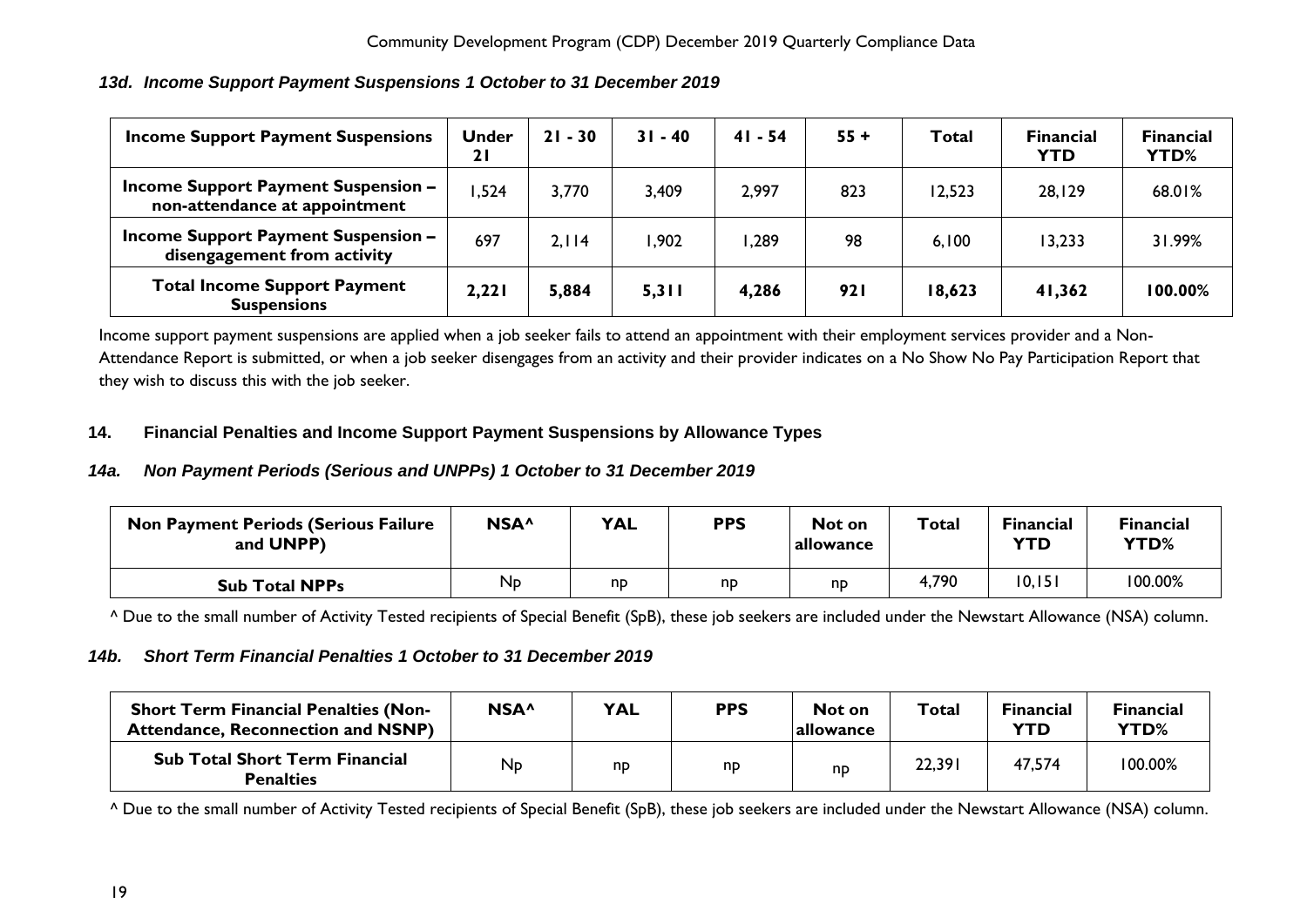## <span id="page-20-0"></span>*14c. Total Financial Penalties 1 October to 31 December 2019*

| NSA <sup>^</sup> | <b>YAL</b> | <b>PPS</b> | Not on<br>allowance | Total  | <b>Financial</b><br><b>YTD</b> | <b>Financial</b><br>YTD% |
|------------------|------------|------------|---------------------|--------|--------------------------------|--------------------------|
| np               | Np         | np         | $N_{\rm{D}}$        | 27,181 | 57,725                         | 100.00%                  |

^ Due to the small number of Activity Tested recipients of Special Benefit (SpB), these job seekers are included under the Newstart Allowance (NSA) column.

Unemployment non-payment periods are generally for eight weeks. However, a person who has received Relocation Assistance to take up a job and voluntarily leaves this job without a reasonable excuse, or is dismissed for misconduct within the first six months, may be subject to a non-payment penalty period of 12 weeks. This penalty may also be applied if the job seeker accepts the job and relocates but does not commence employment.

Appointment related failures comprise of financial penalties for non-attendance at a provider or Services Australia (including CCA) appointment.

Reconnection failures for not entering into a Job Plan can be applied when a job seeker does not attend an appointment with their provider then refuses to enter into a Job Plan at their re-engagement appointment. This refusal represents the job seeker's first refusal to enter into a Job Plan.

#### <span id="page-20-1"></span>*14d. Income Support Payment Suspensions 1 October to 31 December 2019*

| Income Support payment suspensions                                   | NSA <sup>^</sup> | <b>YAL</b> | <b>PPS</b> | Total  | <b>Financial YTD</b> | <b>Financial</b><br>YTD% |
|----------------------------------------------------------------------|------------------|------------|------------|--------|----------------------|--------------------------|
| Income support payment suspension -<br>non-attendance at appointment | 10.604           | ,839       | 80         | 12,523 | 28,129               | 68.01%                   |
| Income support payment suspension -<br>disengagement from activity   | 5,159            | 893        | 48         | 6,100  | 13.233               | 31.99%                   |
| <b>Total Income Support payment</b><br>suspensions                   | 15,763           | 2,732      | 128        | 18,623 | 41,362               | 100.00%                  |

^ Due to the small number of Activity Tested recipients of Special Benefit (SpB), these job seekers are included under the Newstart Allowance (NSA) column.

Income support payment suspensions are applied when a job seeker fails to attend an appointment with their employment services provider and a Non-Attendance Report is submitted, or when a job seeker disengages from an activity and their provider indicates on a No Show No Pay Participation Report that they wish to discuss this with the job seeker.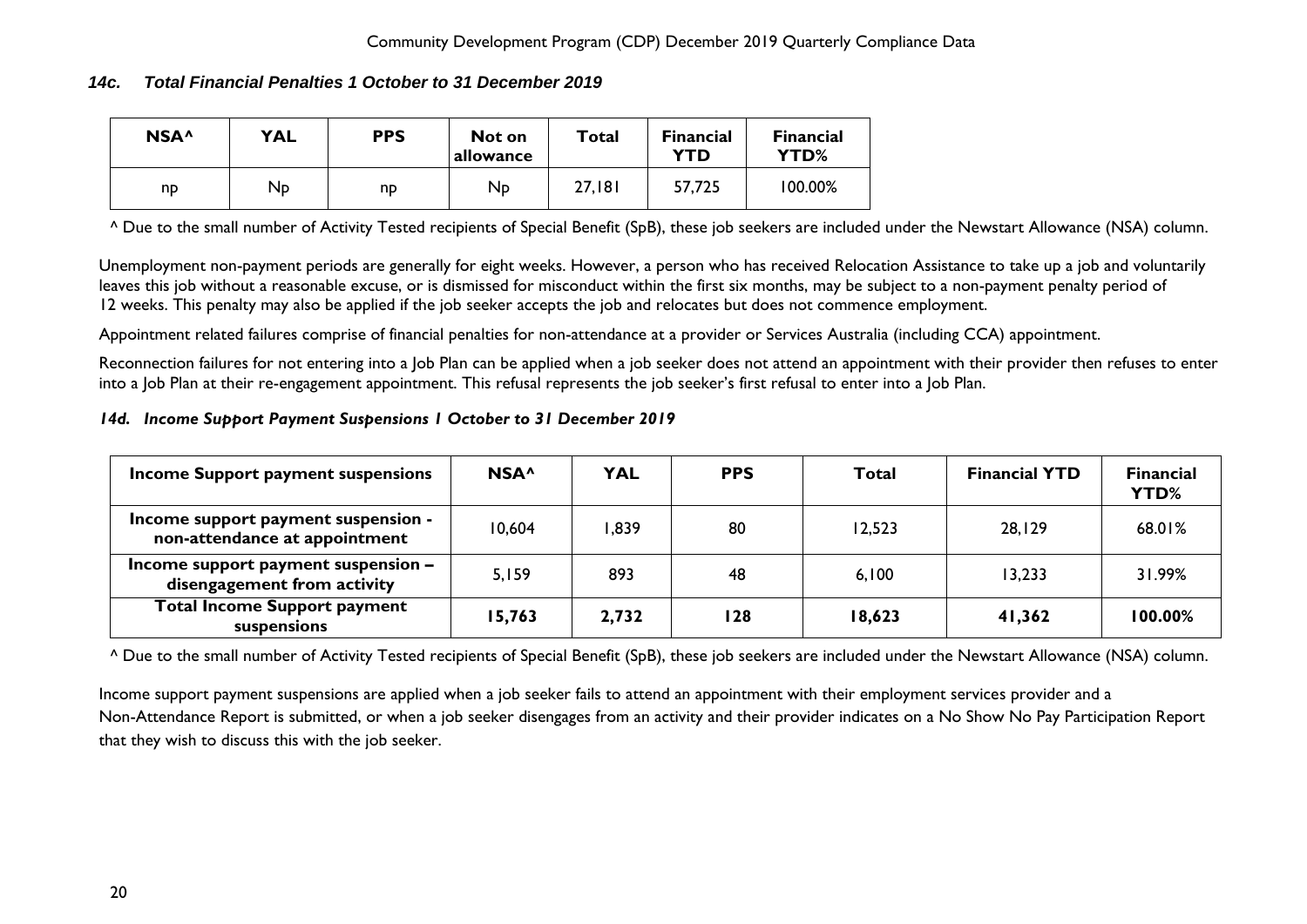- <span id="page-21-0"></span>**15. Financial Penalties and Income Support Payment Suspensions by Employment Services**
- <span id="page-21-1"></span>*15a. Non Payment Periods (Serious and UNPPs) 1 October to 31 December 2019*

| <b>Non Payment Periods (Serious and</b> | <b>CDP</b> | <b>Financial</b> | <b>Financial</b> |
|-----------------------------------------|------------|------------------|------------------|
| UNPP <sub>s</sub> )                     | Total      | YTD              | YTD%             |
| <b>Sub Total NPPs</b>                   | 4.790      | 10.151           | $100.00\%$       |

## <span id="page-21-2"></span>*15b. Short Term Financial Penalties 1 October to 31 December 2019*

| <b>Short Term Financial Penalties (Non-</b>               | <b>CDP</b> | <b>Financial</b> | <b>Financial</b> |
|-----------------------------------------------------------|------------|------------------|------------------|
| <b>Attendance, Reconnection and NSNP)</b>                 | Total      | <b>YTD</b>       | YTD%             |
| <b>Sub Total Short Term Financial</b><br><b>Penalties</b> | 22.391     | 47.574           | 100.00%          |

# <span id="page-21-3"></span>*15c. Total Financial Penalties 1 October to 31 December 2019*

| <b>CDP</b> | <b>Financial</b> | <b>Financial</b> |  |
|------------|------------------|------------------|--|
| Total      | YTD              | YTD%             |  |
| 27.181     | 57.725           | 100.00%          |  |

Unemployment non-payment periods are generally for eight weeks. However, a person who has received Relocation Assistance to take up a job and voluntarily leaves this job without a reasonable excuse, or is dismissed for misconduct within the first six months, may be subject to a non-payment penalty period of 12 weeks. This penalty may also be applied if the job seeker accepts the job and relocates but does not commence employment.

Appointment related failures comprise of financial penalties for non-attendance at a provider or Services Australia (including CCA) appointment.

Reconnection failures for not entering into a Job Plan can be applied when a job seeker does not attend an appointment with their provider then refuses to enter into a Job Plan at their re-engagement appointment. This refusal represents the job seeker's first refusal to enter into a Job Plan.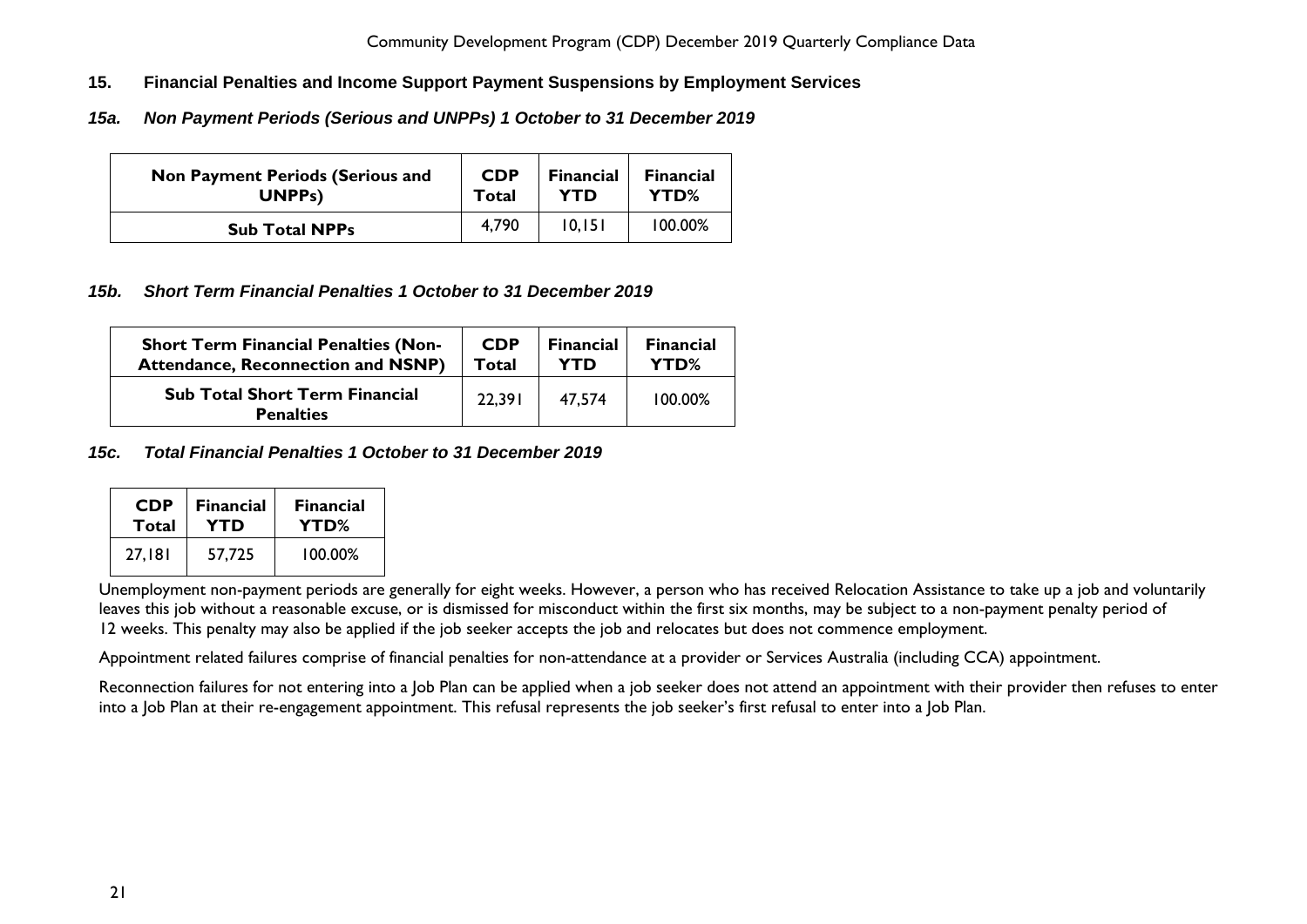<span id="page-22-0"></span>*15d. Income Support Payment Suspensions 1 October to 31 December 2019*

| Income Support payment suspensions                                   | <b>CDP</b><br>Total | <b>Financial</b><br><b>YTD</b> | <b>Financial</b><br>YTD% |
|----------------------------------------------------------------------|---------------------|--------------------------------|--------------------------|
| Income support payment suspension -<br>non-attendance at appointment | 12,523              | 28,129                         | 68.01%                   |
| Income support payment suspension -<br>disengagement from activity   | 6,100               | 13,233                         | 31.99%                   |
| <b>Total Income Support payment</b><br>suspensions                   | 18,623              | 41,362                         | 100.00%                  |

Income support payment suspensions are applied when a job seeker fails to attend an appointment with their employment services provider and a Non-Attendance Report is submitted, or when a job seeker disengages from an activity and their provider indicates on a No Show No Pay Participation Report that they wish to discuss this with the job seeker.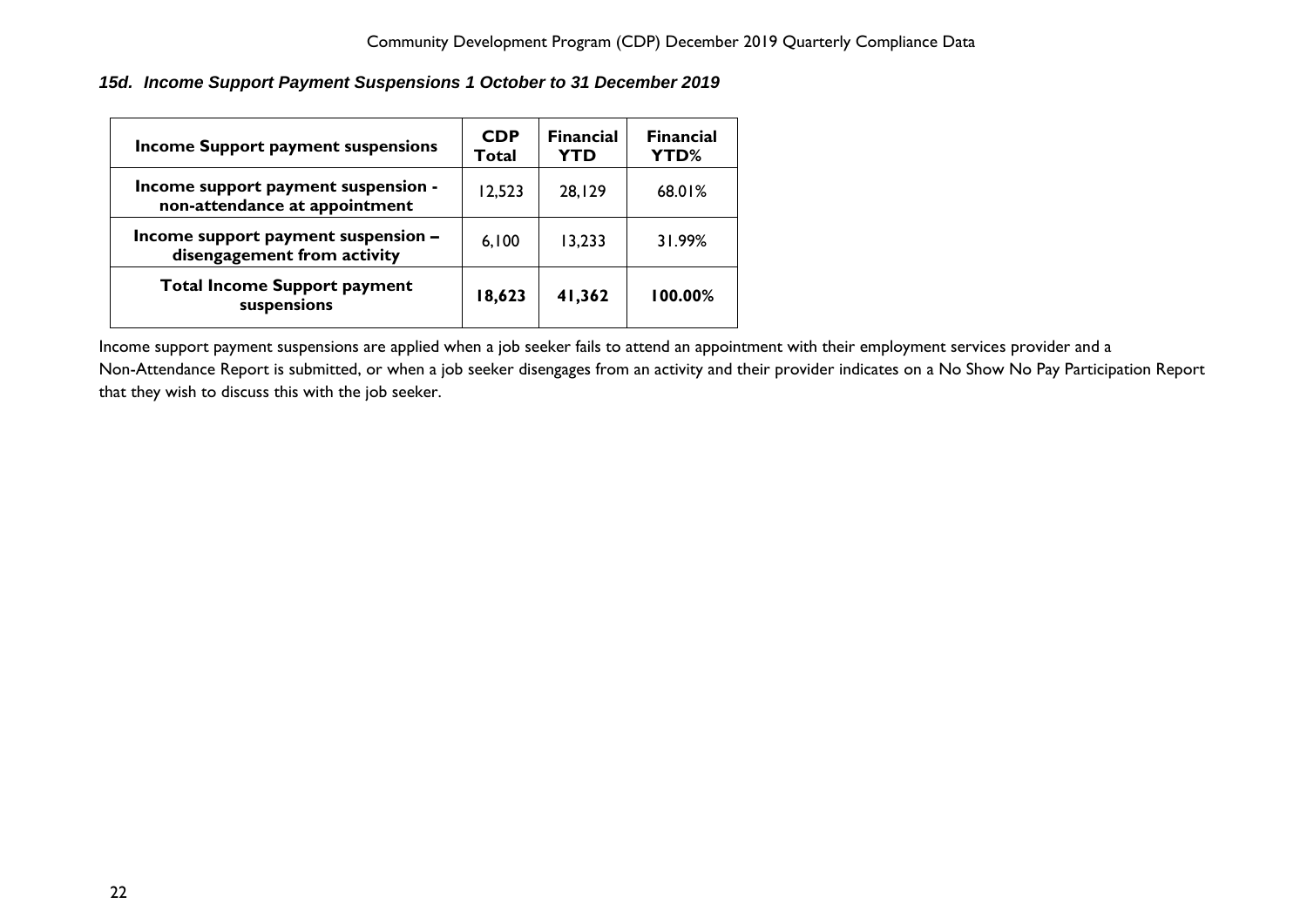# <span id="page-23-0"></span>**Glossary**

Active job seekers – job seekers on activity-tested income support payments that are currently active in employment services. These job seekers meet their mutual obligation requirements for income support through activities such as: attending provider appointments; undertaking activities to help them become more job ready; and looking for work.

**Approved activity** – job seekers fully meeting their activity test requirements through doing a sufficient amount of approved activities, such as part-time work or education, for a specified period (e.g. Principal Carer Parents undertaking 30 hours a fortnight of paid work and/or study). These job seekers do not have to use employment services for the period they are doing a sufficient amount of approved activity or activities.

**Caring responsibilities** – means that Services Australia determined the job seeker had caring responsibilities preventing them from complying with the requirement (for example, caring for a sick dependant or relative).

**Comprehensive Compliance Assessment (CCA)** – must be conducted before a job seeker can have a penalty applied for persistent non-compliance. A CCA is conducted where a job seeker has:

- three (3) applied failures as a result of failing to attend an appointment, enter into a Job Plan or satisfactorily meet their Job Search Requirement within a six month period; or
- three (3) days of applied No Show No Pay penalties, within a six month period.

A CCA can also be requested at any time by either an employment services provider or Services Australia if a job seeker is failing to meet their activity test requirements to determine why the job seeker is failing to meet their requirements.

**Compliance Activity** – the non-payment period was waived due to the job seeker agreeing to undertake a Compliance Activity involving weekly participation.

**Connection Failures** occur when a job seeker, without reasonable excuse:

- does not attend an initial appointment with a third party provider (e.g. a Work for the Dole host organisation or training provider not an employment services provider);
- refuses to enter into a Job Plan;
- fails to meet a job search requirement in their Job Plan.

Job seekers do not incur financial penalties if they have a Connection Failure applied.

**Cultural / language issues** – means that Services Australia has determined cultural diversity, language, literacy or numeracy issues prevented the job seeker from being able to understand or comply with the requirement. The impact of these factors must be considered by decision-makers in setting requirements and determining failures.

**Discretion** – means that the provider considers the job seeker did not have a reasonable excuse for not attending the appointment but they have nonetheless decided not to submit a Non-Attendance Report to Services Australia and are instead using another method to re-engage the job seeker (e.g. booking a new appointment for the job seeker).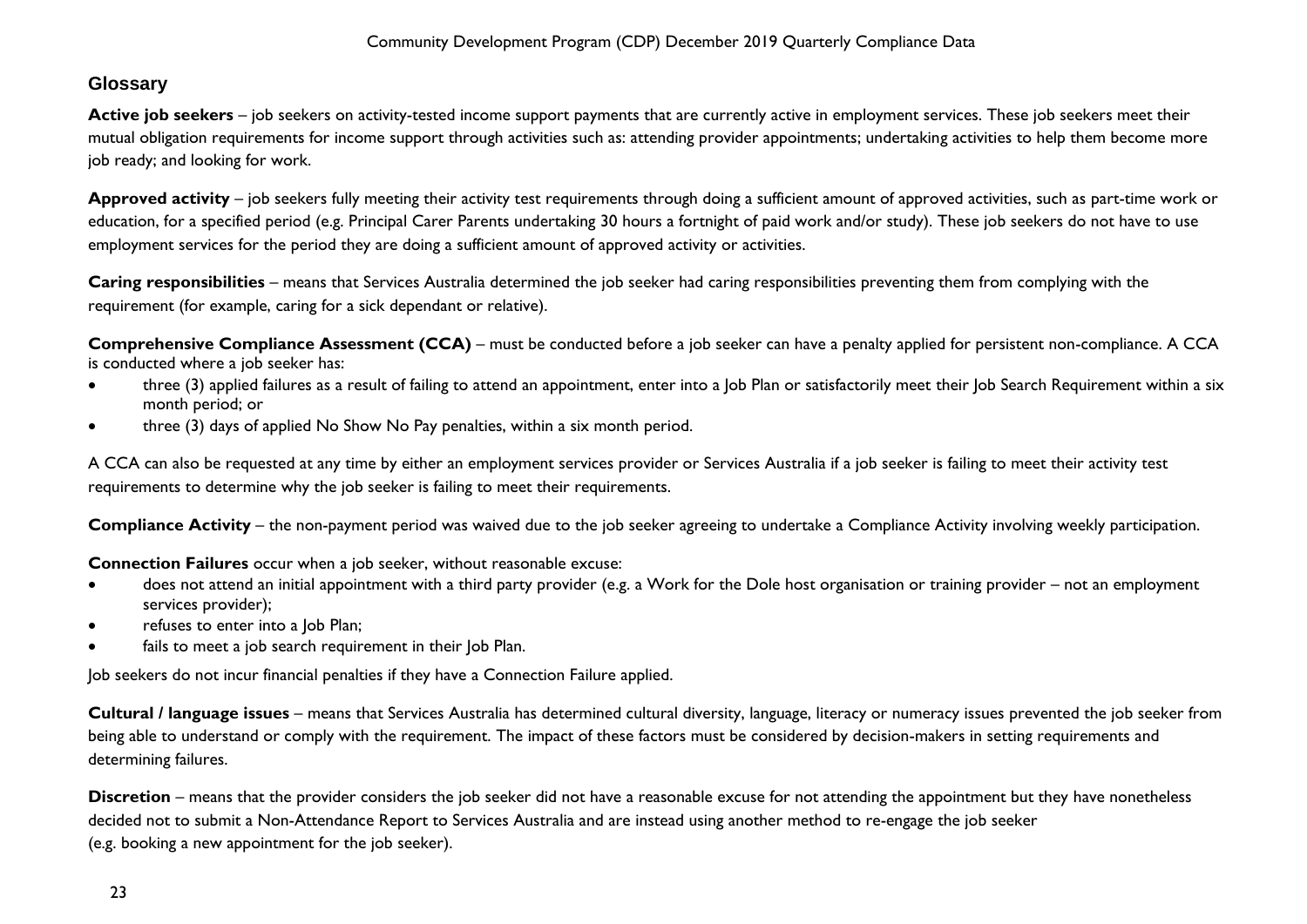**Explanatory Notes –** this document can be found on the Department of Education, Skills and Employment website and provides further information on job seeker compliance penalties.

**Failure to attend activity** – means failure to attend an activity specified as a compulsory term in a lob Plan.

**Financial Hardship** – means that the non-payment period was waived due to the job seeker being unable to undertake a Compliance Activity and having liquid assets below a specified amount.

**Financial Penalties** – a job seeker can incur a non-payment period for persistent and wilful non-compliance or for refusing an offer of suitable work, for voluntarily leaving work or being dismissed for misconduct. A No Show No Pay penalty can be applied for failing to attend activities within the Job Plan, or for failing to attend a job interview. A reconnection penalty can be applied for failing to attend a reconnection appointment, or for failing to return a satisfactory Job Seeker Diary.

**Foreseeable or unacceptable activity prevented compliance** – the job seeker claimed to have been undertaking other acceptable activities at the time of the requirement, such as a legal commitment (e.g. attending court), attending a job interview or working. If a failure is applied in these circumstances it means the decision-maker was not satisfied that the timing of the other activity would have prevented attendance at the appointment or activity or the decision maker did not believe the other activity occurred. In the case of a job seeker claiming to have been working, it may mean that the job seeker did not provide evidence to verify this or declare any earnings.

**Homelessness** – means that Services Australia determined a job seeker's homelessness prevented the job seeker from being able to comply with the requirement.

**Income Support Payment suspensions** – are applied when a job seeker fails to attend an appointment with their employment provider or when a provider advises Services Australia that a job seeker has disengaged from an activity. As payment is restored once the job seeker attends a re-engagement appointment, payment suspension is not a failure or financial penalty under the compliance framework. A failure and/or penalty may be separately applied where Services Australia determines that the job seeker had no reasonable excuse for their non-attendance or failed to give prior notice of a reasonable excuse when it was reasonable to expect them to do so.

**Invalid reason** – means that the provider considers the job seeker did not have a reasonable excuse for not attending the appointment, or they have been unable to make contact with the job seeker. If a provider records a result of 'invalid reason', they will submit a Non-Attendance Report to Services Australia. Where the Non-Attendance Report is not successfully submitted to Services Australia, the 'invalid' reason result will be automatically updated to a 'discretion' result.

**Job seeker chose not to participate** – the job seeker did not want to attend an appointment or activity because the time was not convenient for the job seeker, because the job seeker did not see value in attending or because they indicated that they did not care whether they attended or not.

**Job seeker considered work offered was unsuitable** – the job seeker failed to attend a job interview because, for example, they did not like the prospective job, did not think they would have the necessary skills or did not think it would pay enough. Before applying a failure in these circumstances, Services Australia decision-makers are required under social security law to ensure, among other things, that the prospective job met the applicable statutory conditions relating to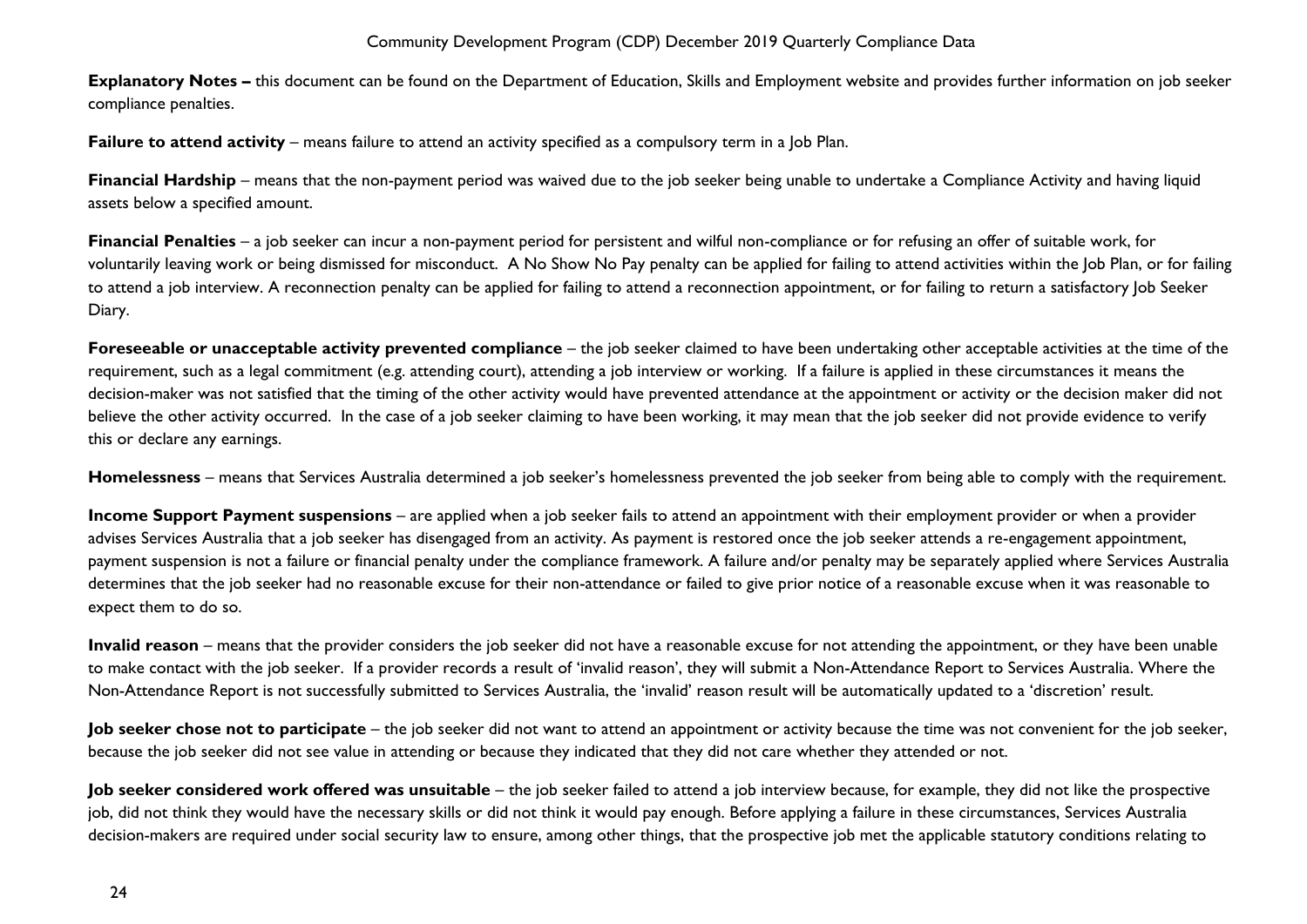wages and conditions and that the job seeker had the skills to do the work or would have been given appropriate training by the employer to enable them to do the work.

**Job seeker denied being notified** – the job seeker believed they were not notified of the requirement. Services Australia must be satisfied that the job seeker was properly notified of their requirement before a failure can be applied. In these cases, Services Australia was satisfied that this had occurred and found no reason to accept the job seeker's explanation.

**Job seeker error** – the job seeker got the time or date of a requirement wrong, they slept in or forgot to attend.

**Job seeker had reasonable excuse** – means that Services Australia determined the job seeker had a reasonable excuse for failing to comply with the requirement and therefore a Participation Failure should not be applied.

**JSCI – Eligible for higher stream** – means a job seeker had their SCI updated and the outcome of the SCI was for the job seeker to be referred to a higher stream of service in the jobactive system. As the CDP does not stream job seekers, this does not apply to CDP job seekers.

**JSCI – Referral for ESAt** – means a job seeker had their SCI updated and the outcome of the JSCI was for the job seeker to be referred to an Employment Services Assessment. Employment Services Assessments superseded Job Capacity Assessments from 1 October 2011.

**Manageable or unproven medical issue** – the job seeker indicated a medical condition prevented their attendance, but their explanation was not accepted as reasonable. This will generally be because the job seeker did not appear ill or provide evidence of their illness, or where evidence was provided but the condition was manageable and should not have prevented attendance at the time of the appointment or activity. This category also covers situations where the excuse relates to substance or alcohol use or mental health issues but where the decision-maker has determined that in this instance the person's condition would not have prevented compliance.

**Medical reason A** – means that Services Australia determined a medical reason prevented the job seeker from complying with the requirement but the job seeker did not provide specific evidence relating to this particular incident. Included in this category are instances where the job seeker had previously provided evidence of the medical condition or it was not considered reasonable or necessary for the job seeker to attend a doctor.

**Medical reason B** – means that Services Australia determined a medical reason prevented the job seeker from complying with the requirement and the job seeker provided specific evidence relating to the particular incident.

**Nature of requirements** – means that Services Australia determined the requirement with which the job seeker did not comply was not reasonable or appropriate to the circumstances of the job seeker. This includes, for example, where a job seeker was referred to an unsuitable activity, where attendance required an unreasonable travel distance or where a job did not meet minimum work conditions or enable a job seeker to arrange or access childcare.

**Non-Attendance Failure** – is applied when a job seeker has no reasonable excuse for not attending their initial appointment or fails to give prior notice of a reasonable excuse if it was reasonable to expect them to do so. A Non-Attendance Failure results in a loss of one-tenth of the job seeker's fortnightly income support payment for each business day for the day the job seeker was notified until the day the job seeker attends.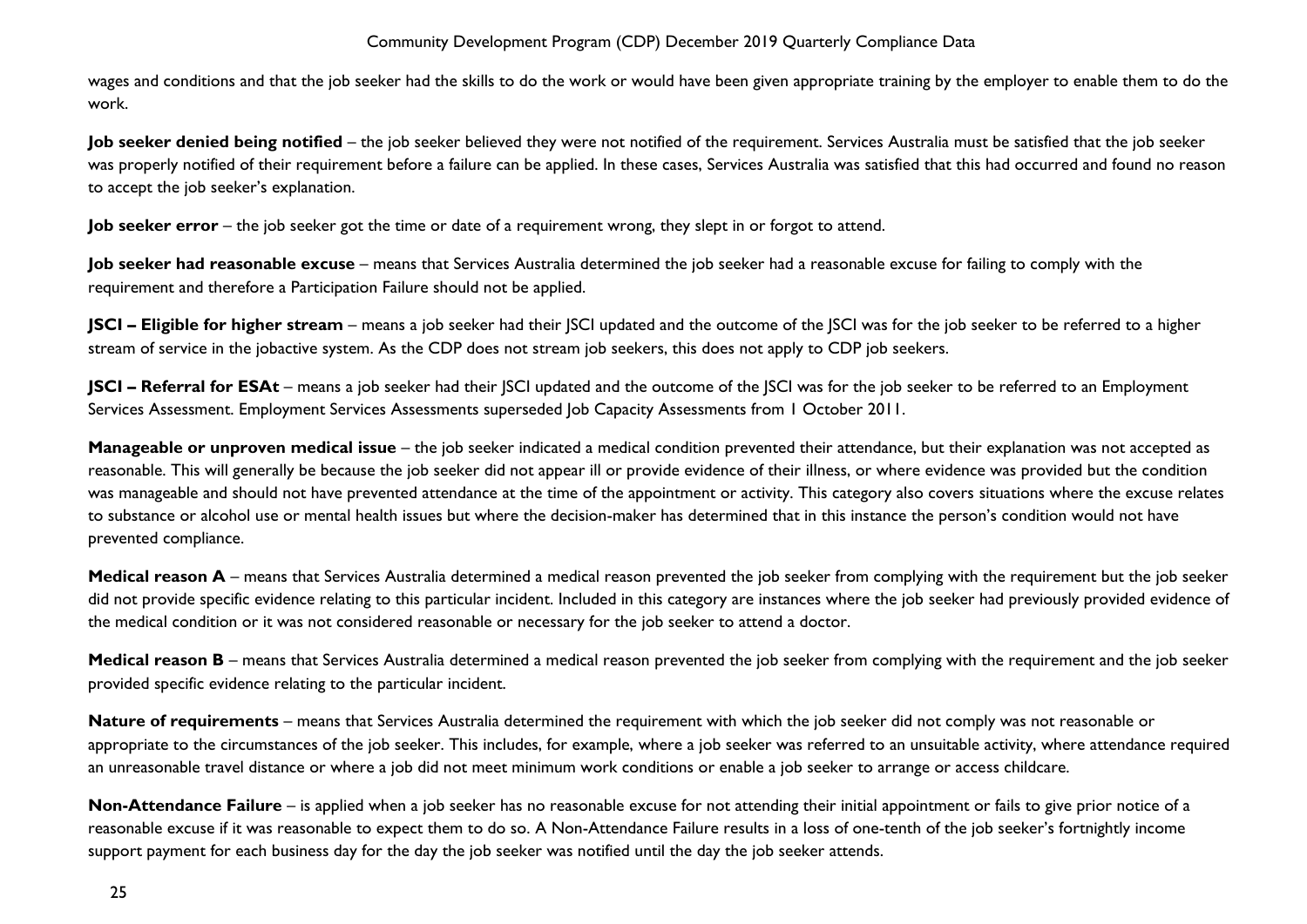**Non-Attendance Report** – is submitted by an employment services provider when a job seeker fails to attend a regular provider appointment. The Non-Attendance Report replaced the Connection Failure Participation Report which was used to report this type of non-attendance from 1 July 2014.

**No change in Employment Services Program or Stream** – means there has been no recommendation to change the job seeker's Employment Services Program or Stream. CCAs in this category can recommend one or more outcomes that can be undertaken or arranged by the job seeker's current provider or they may not recommend any particular action.

**No Outcomes** – there were no outcomes or other action recommended by Services Australia as part of the CCA. This means that the Services Australia specialist officer who conducted the CCA found that the job seeker had no barriers to participation that warranted a specific sort of intervention but that there were insufficient grounds to determine that the job seeker had been persistently and deliberately non-compliant.

**No reason offered** – the job seeker did not offer a reason for their non-attendance.

No Show No Pay Failure – may be applied if the job seeker has failed to either attend or behave appropriately at an activity in the Job Plan, or attend or behave appropriately at a job interview with a prospective employer. Following an investigation by Services Australia into the non-compliance, the job seeker may lose onetenth of their fortnightly income support payment for every day they do not participate and did not have a reasonable excuse.

Notifying requirements – means that Services Australia determined the job seeker did not receive notification, was not notified correctly or was not given enough time to meet their requirement. This includes, for example, instances where mail may have gone astray or the job seeker had no permanent residence for mail to be sent to.

**Number of job seekers with a Vulnerability Indicator** – means job seekers who, at the end of the quarter, had one or more Vulnerability Indicators on their record.

**Other** – includes all other Participation Reports or Provider Appointment Reports rejected on the grounds that the job seeker had a reasonable excuse for not complying (for example, a police restriction, community service order or legal appointment).

**Other acceptable activity** – means that Services Australia determined the job seeker was participating in an activity that made it acceptable not to meet the requirement (for example, undertaking paid work, attending an interview, etc.).

**Other job seekers** – job seekers that do not currently have to use employment services because they have a 'Temporary exemption', 'Reduced work capacity' or are undertaking an 'Approved activity'. These job seekers can use employment services voluntarily, but are not required to do so.

**Other Outcomes** – includes any sort of recommended outcome that does not involve a change of Employment Services Program or Stream and can therefore be undertaken or arranged by the job seeker's current provider. These include suggested changes to the job seeker's Job Plan to include any vocational or nonvocational activities designed to help the job seeker to become more job-ready (e.g. a referral for housing assistance or literacy and numeracy training).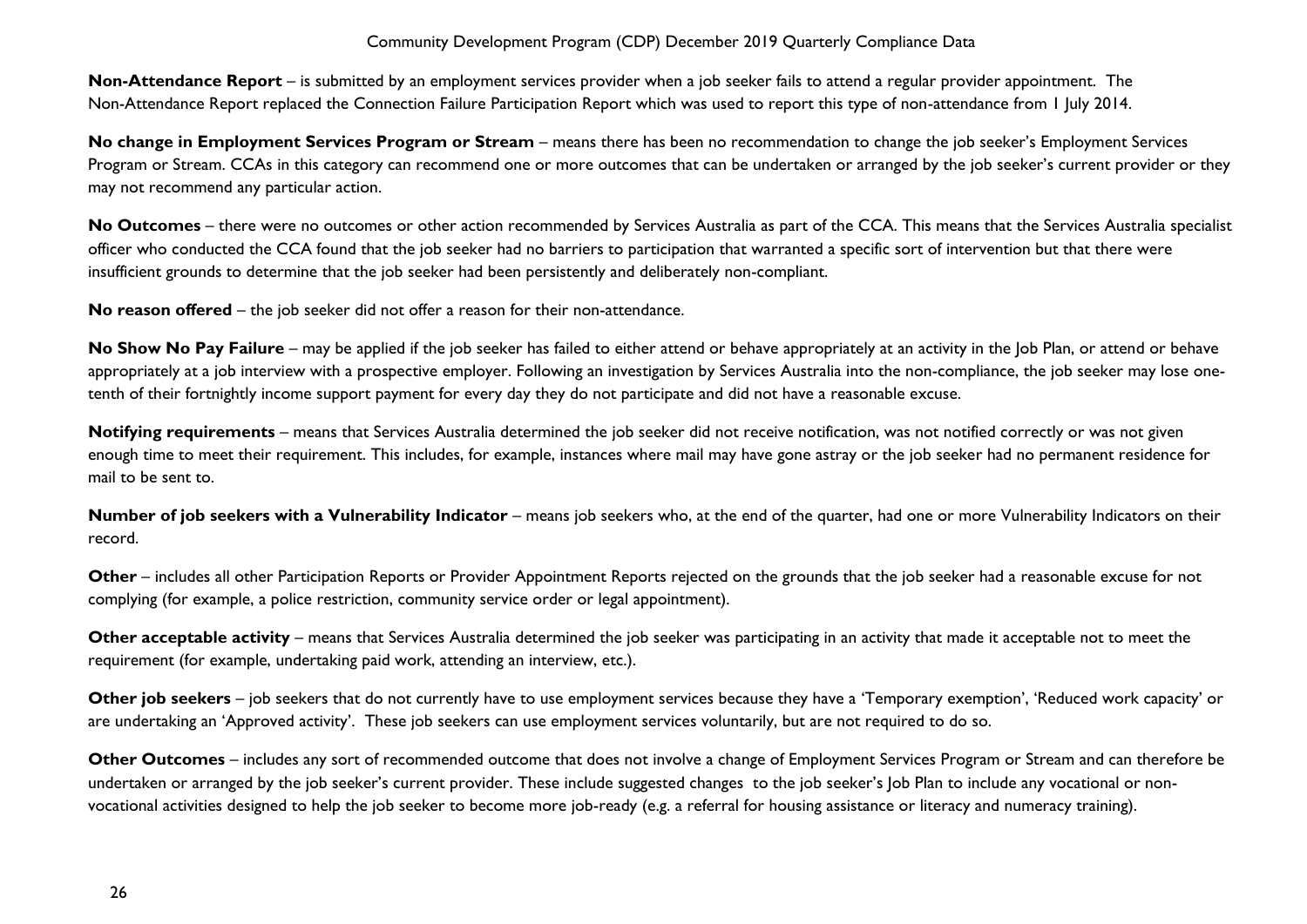**Personal crisis** – means that Services Australia determined a personal crisis prevented the job seeker from complying with the requirement (for example, a bereavement of a family member).

**Personal matter** – the job seeker indicated that they had personal relationship issues, caring responsibilities, difficulties with accommodation or bereavement following the death of a friend, relative or pet. While such circumstances can impact on a job seeker's capacity to comply, the Services Australia decision-maker found that they did not do so in these instances.

**Provider Appointment Report** – is submitted by providers when they want a job seeker's income support payment suspension to remain and to recommend to Services Australia that a financial penalty be applied.

Reason not recorded -- are failures that are not attendance-related. While the job seeker's reason for non-compliance must be considered before the failure can be applied, it is not recorded in a way which can be easily extracted for the purposes of this data.

**Reasonable excuse but no prior notice** - the job seeker had a reasonable excuse for not attending their appointment but failed to give prior notice of their inability to attend an appointment when it would have been reasonable to expect them to do so.

**Reconnection Failure** - may be applied as a result of a provider submitting a Provider Appointment Report (PAR) for non-attendance at a re-engagement appointment or if the provider reports to Services Australia that a job seeker fails to meet another reconnection requirement without a reasonable excuse. A Reconnection Failure results in loss of payment from the date of the failure until the day the job seeker meets a further reconnection requirement.

**Reduced work capacity** - job seekers with an assessed temporary or partial reduced work capacity of 0-14 hours a week do not have to be in employment services, and are able to fully satisfy their activity test requirements through a quarterly interview with Services Australia.

**Serious Failure** - may be applied for either refusing a suitable job offer, failing to commence in a suitable job (after having accepted it); or persistent and wilful noncompliance (can only be applied following a Comprehensive Compliance Assessment to ensure that the job seeker's behaviour is not the result of unidentified barriers to participation beyond their control).

**Submitting PRs/PARs** - means that Services Australia rejected the Participation Report or Provider Appointment Report on the grounds that it was not valid. This includes, for example, where the report was submitted for a period during which the job seeker had an exemption or was not receiving any payments; it was submitted for a requirement not contained in the Job Plan; or the report was filled out incorrectly containing the wrong code or date of incident.

**Temporary exemption** - job seekers can be granted an exemption by Services Australia, for a specified period of time, from complying with their requirements. Exemptions are granted if the job seeker does not have the capacity to undertake mutual obligation requirements due to the impact of personal or other circumstances beyond their control (e.g. temporary medical incapacity). Job seekers do not have to use employment services for the duration of their exemption.

**Services Australia** – The establishment of Services Australia was announced on 26 May 2019. Data releases dated prior to this may refer to Department of Human Services or Centrelink instead of Services Australia.